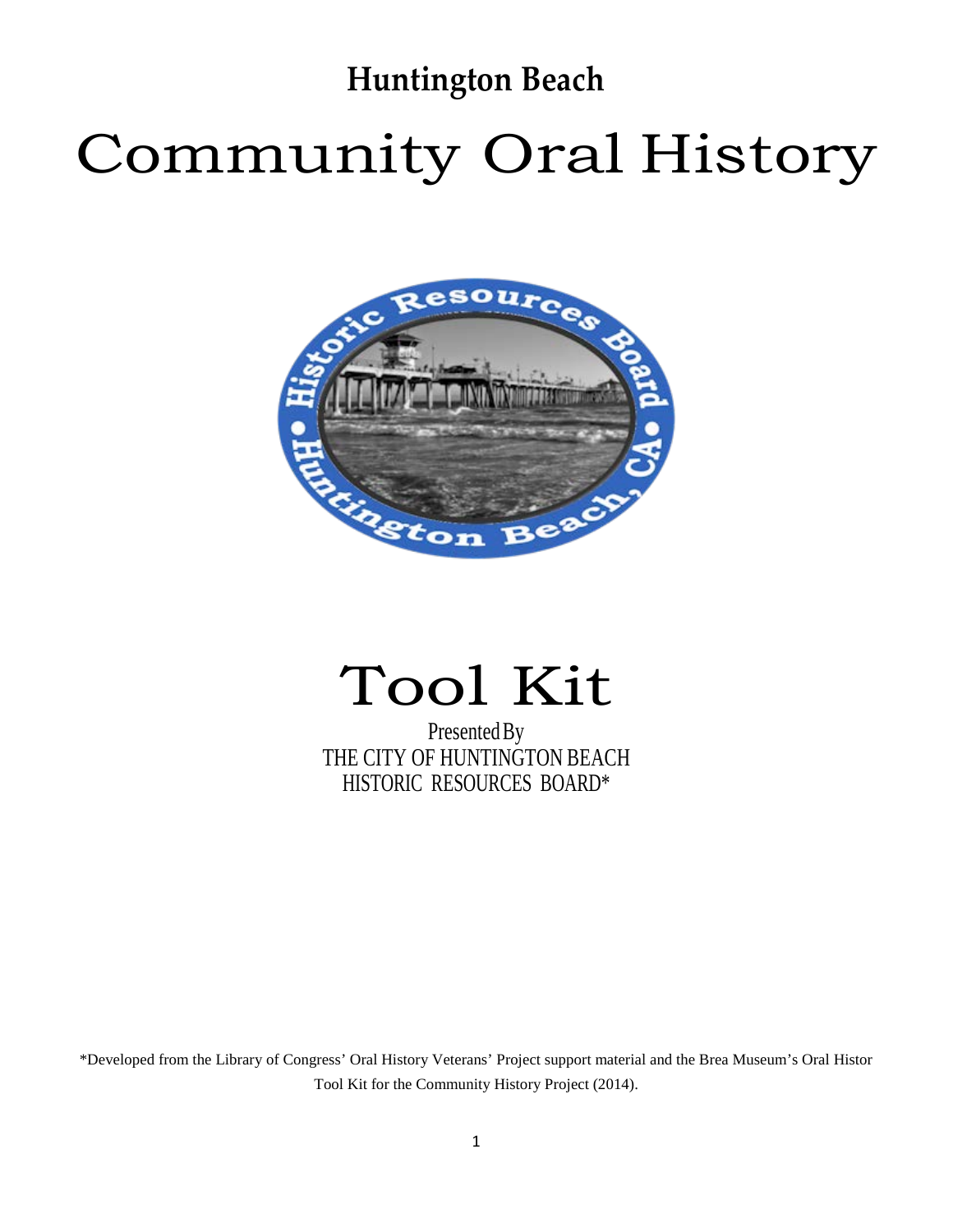# Table ofContents

| <b>INTRODUCTION</b>                 | 3  |
|-------------------------------------|----|
| How Can I Get Involved?             | 5  |
| Step By Step Guide                  |    |
| 1. Interview Preparation            | 6  |
| 2. The Interview                    | 7  |
| 3. Submitting your interview        | 10 |
| What Happens to Your Interview      |    |
| Interviewer Checklist               | 12 |
| Appendices                          |    |
| 1. Consent Form                     | 14 |
| Biographical Data Form              | 15 |
| 3. Audio and Video Recording Log    | 16 |
| 4. Donation Log                     | 18 |
| Accepted Media and Format Standards |    |
| <b>Sample Questions</b>             | 21 |
| Interview tips                      | 22 |
|                                     | 24 |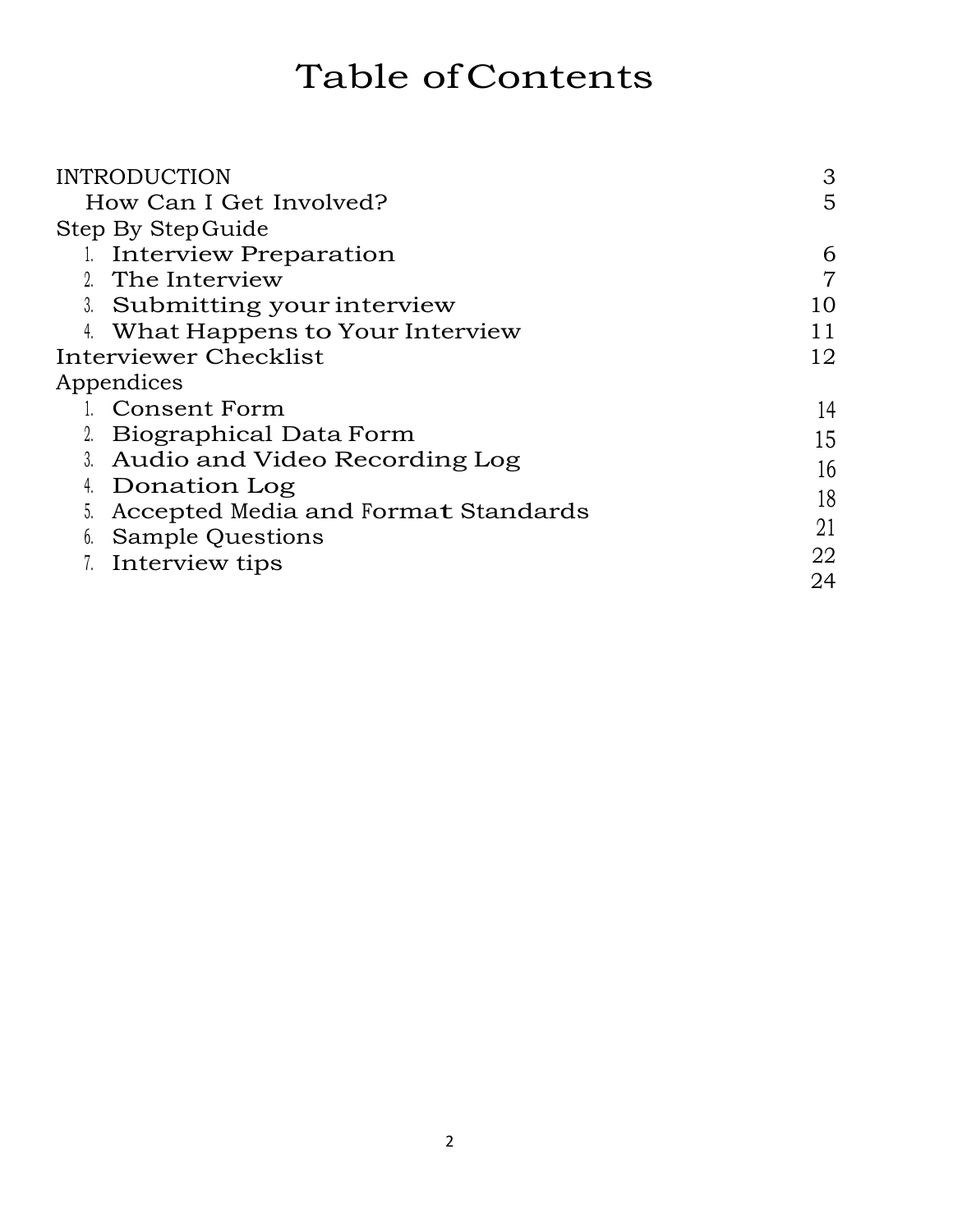# Introduction

# Background

California State University, Fullerton and its Center for Oral and Public History house a number of oral histories that have been conducted over the years. These oral histories are bound in *Huntington Beach: An Oral History of the Early Development of a Southern California Beach Community* (California State University, Fullerton), 1980, 215 pp., index, photos. They highlight the city's early development, pioneer families and life in early Huntington Beach, local politics, the police department, the development of the city's surf culture among other topics. Additionally, in partnership with Bowers Museum and the Japanese American Council, a number of oral histories were conducted with Huntington Beach's Japanese American community as part of the Honorable Stephen K. Tamura Orange County Japanese American Oral History Project (1981-1984). The California State University, Long Beach VOAHA II (Virtual Oral/Aural History Archive) also contains a number of digital interviews documenting individuals and their experiences in Huntington Beach.

These interviews are a wonderful asset to the community, and CSUF continues to add to the collection in partnership with a number of organizations, including the Orange County Historical Society and its predecessor organizations. The Huntington Beach Historic Resources Board would like to help in this endeavor and collect oral histories from a cross section of the community since. This tool kit is intended to help do so.

# The Historic Resources Board

The purpose of the Historic Resources Board is to encourage and promote programs and activities that enhance public awareness of historic resources. The Historic Resources Board acts as an advisory body to City Council as well as a liaison to Council for local, state and federal groups and agencies whose interest involves historic issues.

# What is an oral history?

An oral history is the recording of personal testimony delivered in oral (and sometimes visual) form. Oral histories are an important asset to the City of Huntington Beach. Everyone has a story to share, and oral histories help fill in the gaps, giving voice to those who may not always be heard through traditional artifact collections or historic preservation.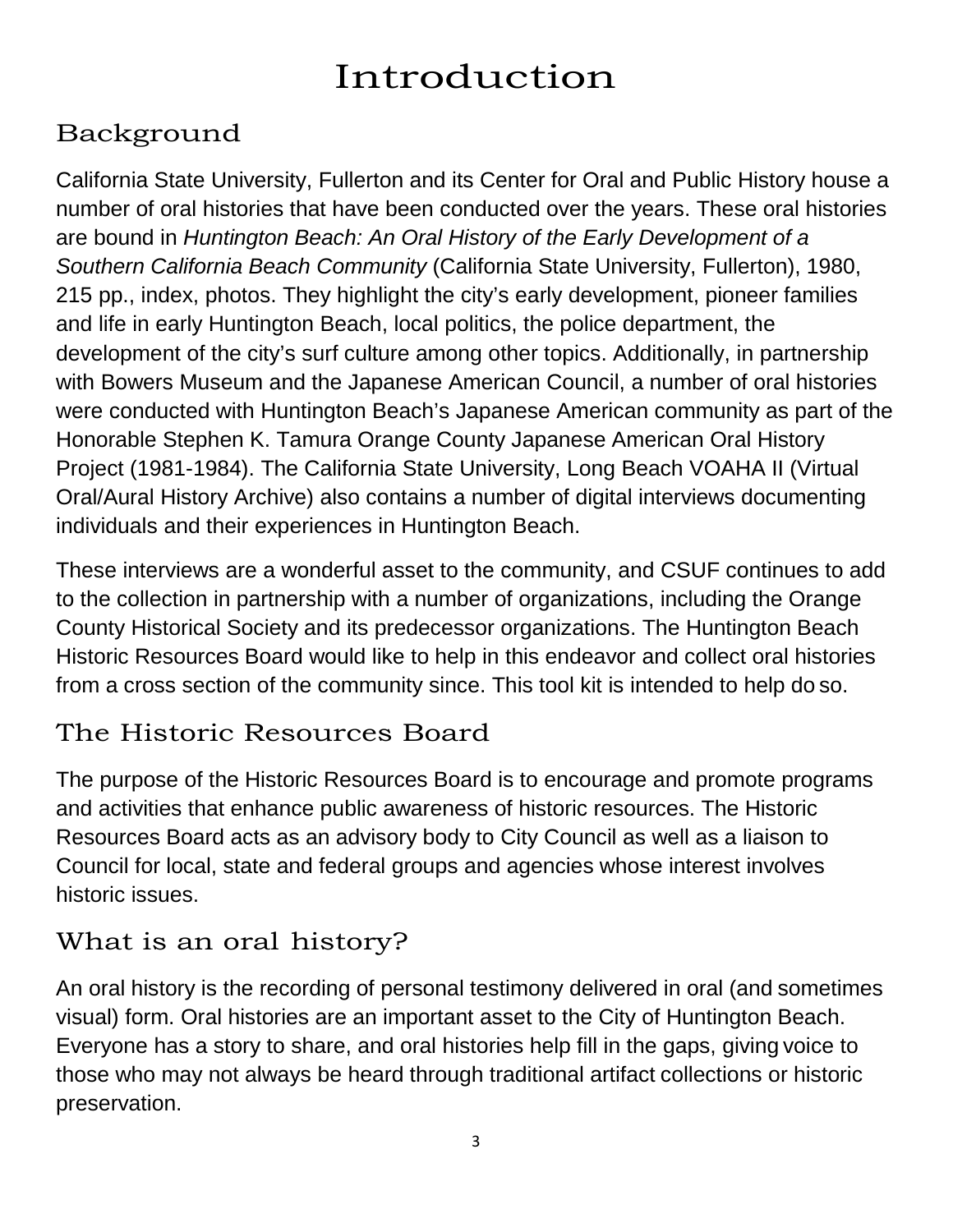Oral histories, however, are not fact; they are memories. Memories provide insight into alternative perspectives, ideas, feelings, and doubts about people, places, and events. They are a product of the present and not the past. With memories, there are no right or wrong answers!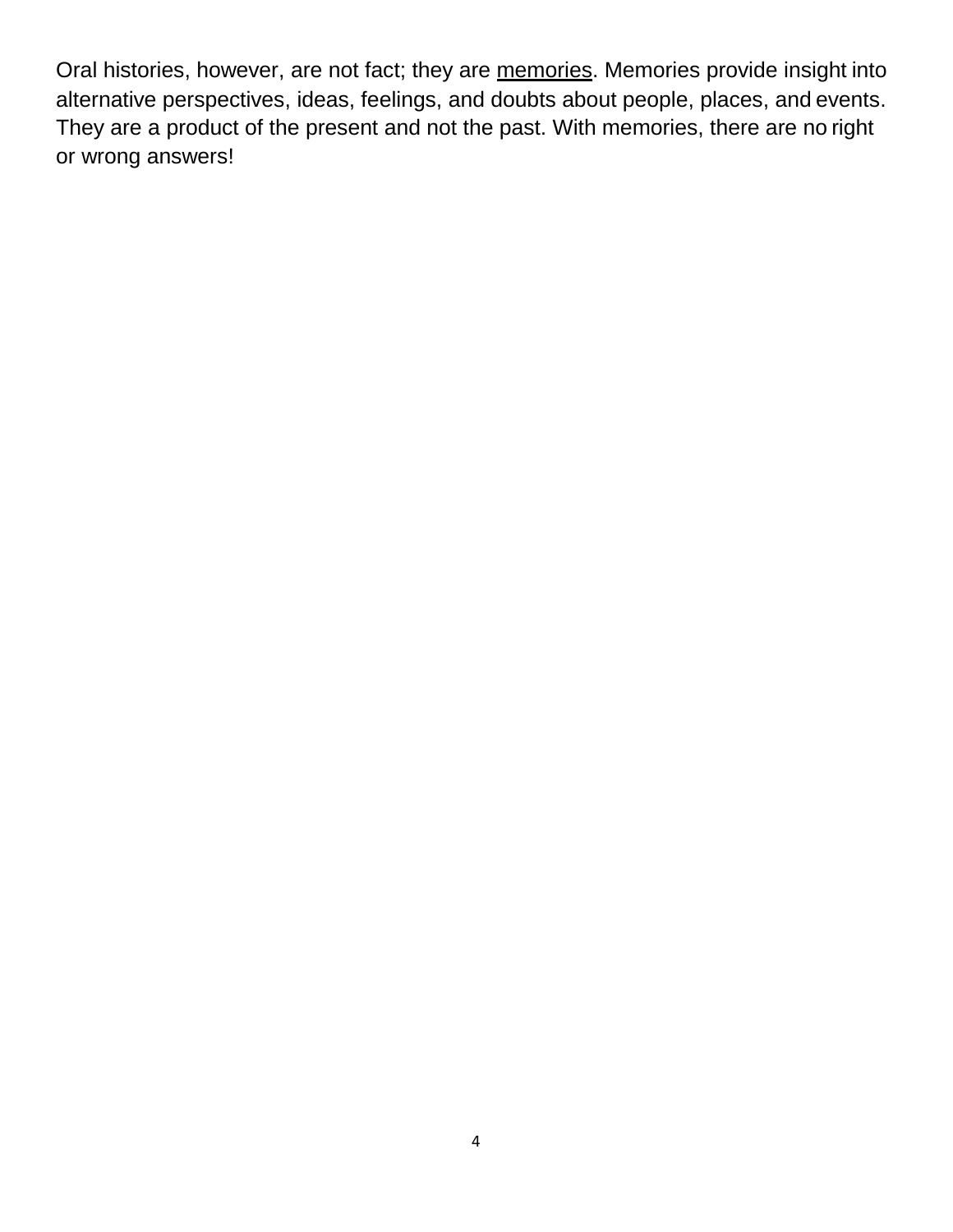# How Can <sup>I</sup> Get Involved?

## **We welcome HB residents of all ages (elementary school to seniors) to participate in this digital project!**

# **INTERVIEWERS**

- Do you like to listen to stories about the past?
- Do you have experience conducting oral histories?
- Are you good with technical equipment?
- Do you need extra volunteer hours?

If you answered YES to ANY of these questions, we wan[t](https://docs.google.com/forms/d/1g3AU1L9wMPEV3eercS355k_ZZ96ZVCquEA7TS5zxl0g/viewform) [YOU!](https://docs.google.com/forms/d/1g3AU1L9wMPEV3eercS355k_ZZ96ZVCquEA7TS5zxl0g/viewform)

As a volunteer interviewer, you will be in charge of [conducting interviews](https://docs.google.com/forms/d/1g3AU1L9wMPEV3eercS355k_ZZ96ZVCquEA7TS5zxl0g/viewform) with HB residents to be preserved digitally for future generations.

Your interview will become a permanent part of the oral history collection.

# **Interviewees**

- Do you like to talk?
- Do you like to tell stories about your past?
- Do you like to reminisce?
- Do you have HB memories that you would like to share with others?
- Would you like to help preserve HB memories for future generations?

If you answered YES to ANY of these questions, we wan[t](https://docs.google.com/forms/d/1g3AU1L9wMPEV3eercS355k_ZZ96ZVCquEA7TS5zxl0g/viewform) [YOU!](https://docs.google.com/forms/d/1g3AU1L9wMPEV3eercS355k_ZZ96ZVCquEA7TS5zxl0g/viewform)

As a [volunteer interviewee](https://docs.google.com/forms/d/1g3AU1L9wMPEV3eercS355k_ZZ96ZVCquEA7TS5zxl0g/viewform) you will be questioned for our collection of oral histories.

Your interview will become a permanent part of the collection.



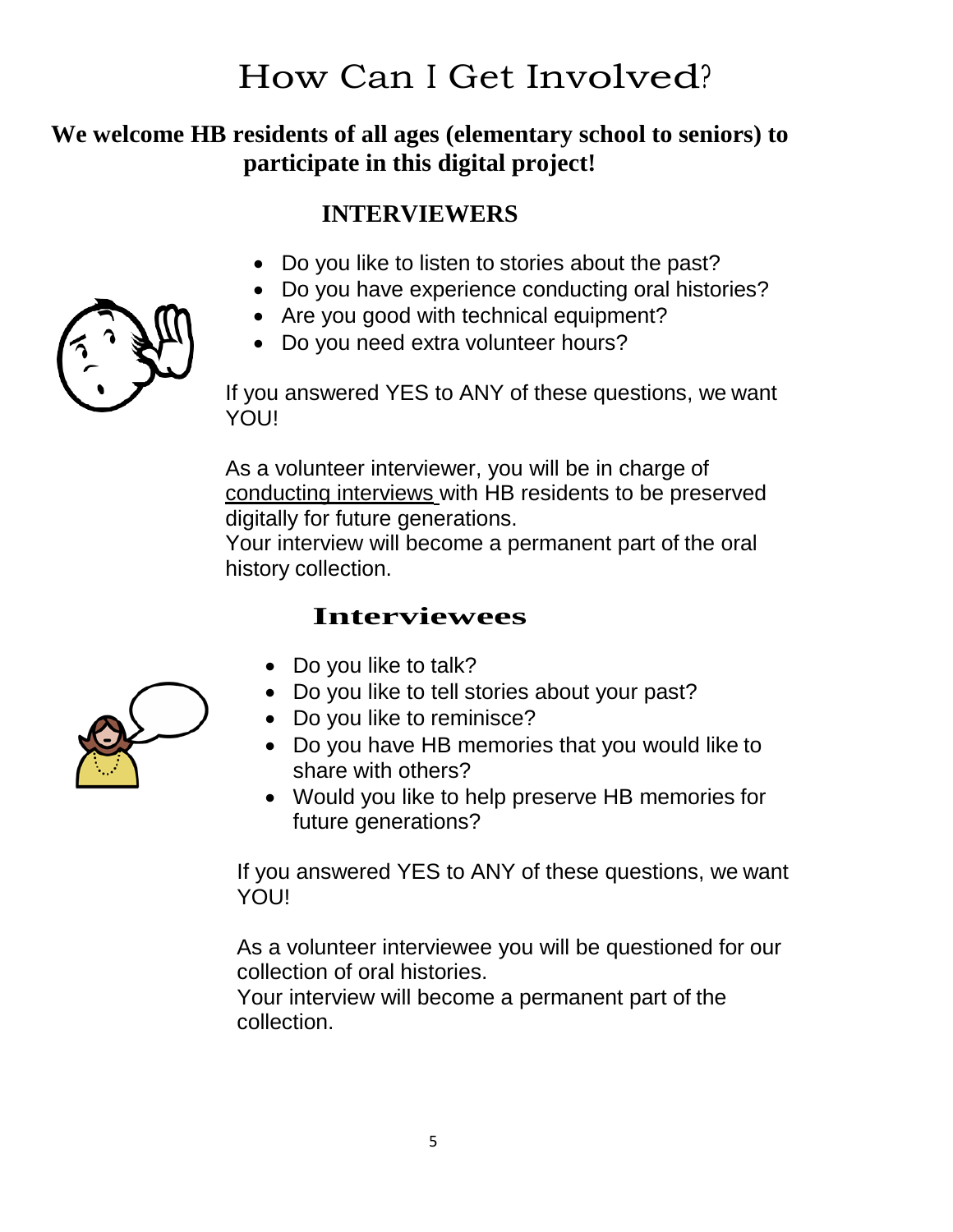# **Step by Step Guide**

Step 1 Interview Preparation



# **1) Identify your interviewee and make contact**

- Who do you think tells important or interesting stories about their HB experiences, lived through unique experiences, or can document something for which little information exists?
- Letters, emails, or phone calls can be used to make contact. Obtain consent from this individual, make sure he or she understands why the interview is important, and explain what will happen with the interview.
- If you are utilizing the interview for a special project, be sure to inform your interviewee. If you will use video instead of audio, receive prior consent.

# **2) Do Some Research**

- Try to learn a bit about your interviewee in advance.
- Make sure the biographical data form is filled out (either by you or the interviewee). See **Appendix 2**.

# **3) Question Preparation**

**Appendix 6** includes an outline (not script) of suggested topics and questions, BUT let your subject tell the story in his or her own way.

# **4) Equipment Preparation**

• To encourage community-wide participation, you are welcome to use any type of recording equipment. However, some formats may require conversion prior to submission. See **Appendix 5** for the types of video/audio formats the HRB will accept.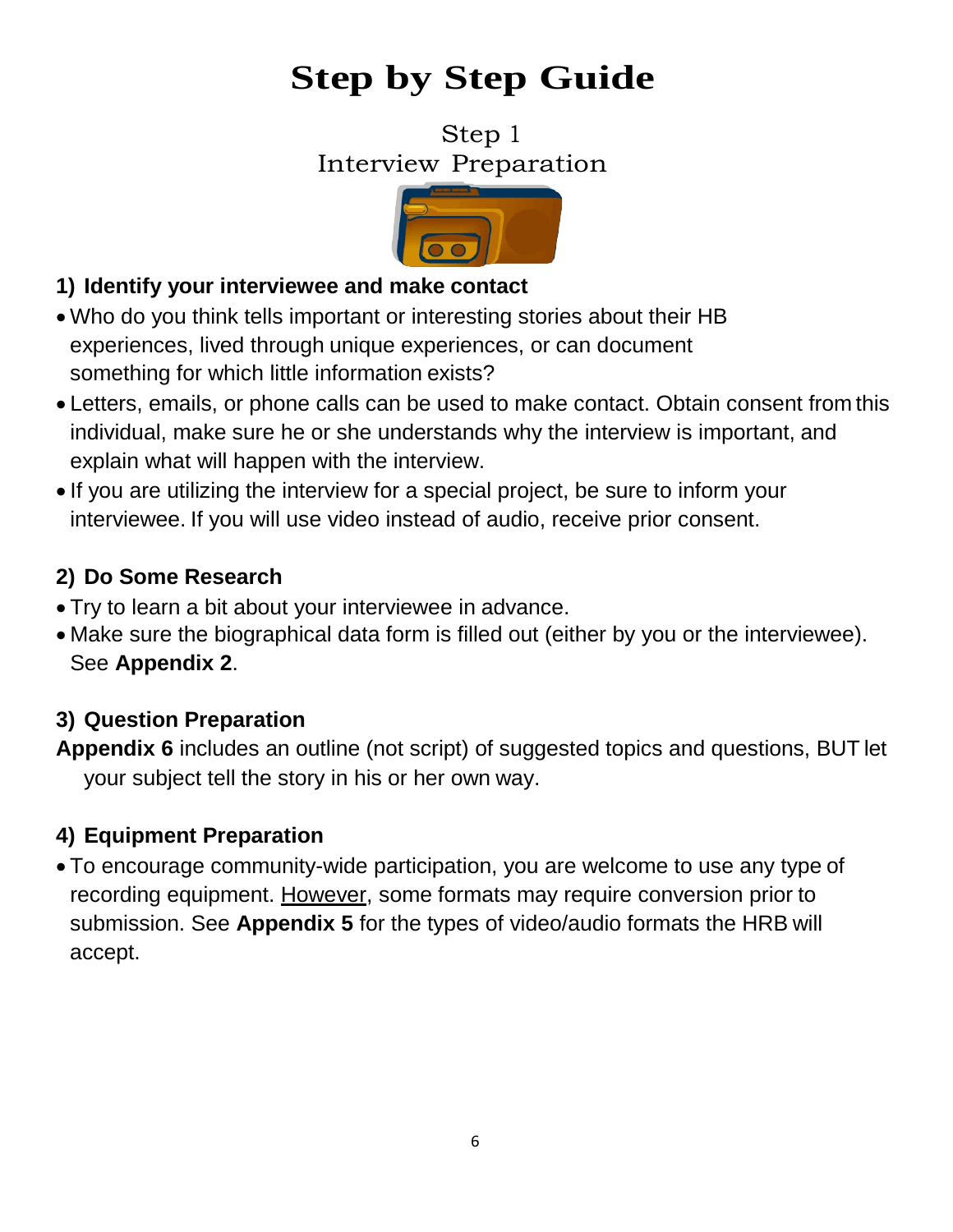# **Step by Step Guide**



**FAQs**

# **Where should I conduct the interview?**

It is a good idea to conduct an oral interview in a quiet locale where both you and the interviewee are comfortable.

### Suggestions:

- Interview in a quite area with soft surfaces
- The interviewee should be in a fixed seat, not a rocking chair or recliner
- Avoid places with a lot of background noise (cars, clocks, telephones, etc.)
- Do not videotape your subject in front of a window or bright light

### **How long should the interview be?**

The HRB is happy to accept interviews of any length! Some participants may talk for quite some time. Others may be more concise and to the point. Interviews may range from 10-15 minutes to a couple of hours (or sessions)!

### **What if I mess up or am unsatisfied with the interview?**

The HRB is happy that you are interested in our city's past! While there are a couple of items that must be completed in order for us to accept your interview as part of our collection (ie – consent form and the interview itself), there is no right or wrong way to conduct an interview. It is what is most comfortable for you and your participant. Any and all memories are valuable to us.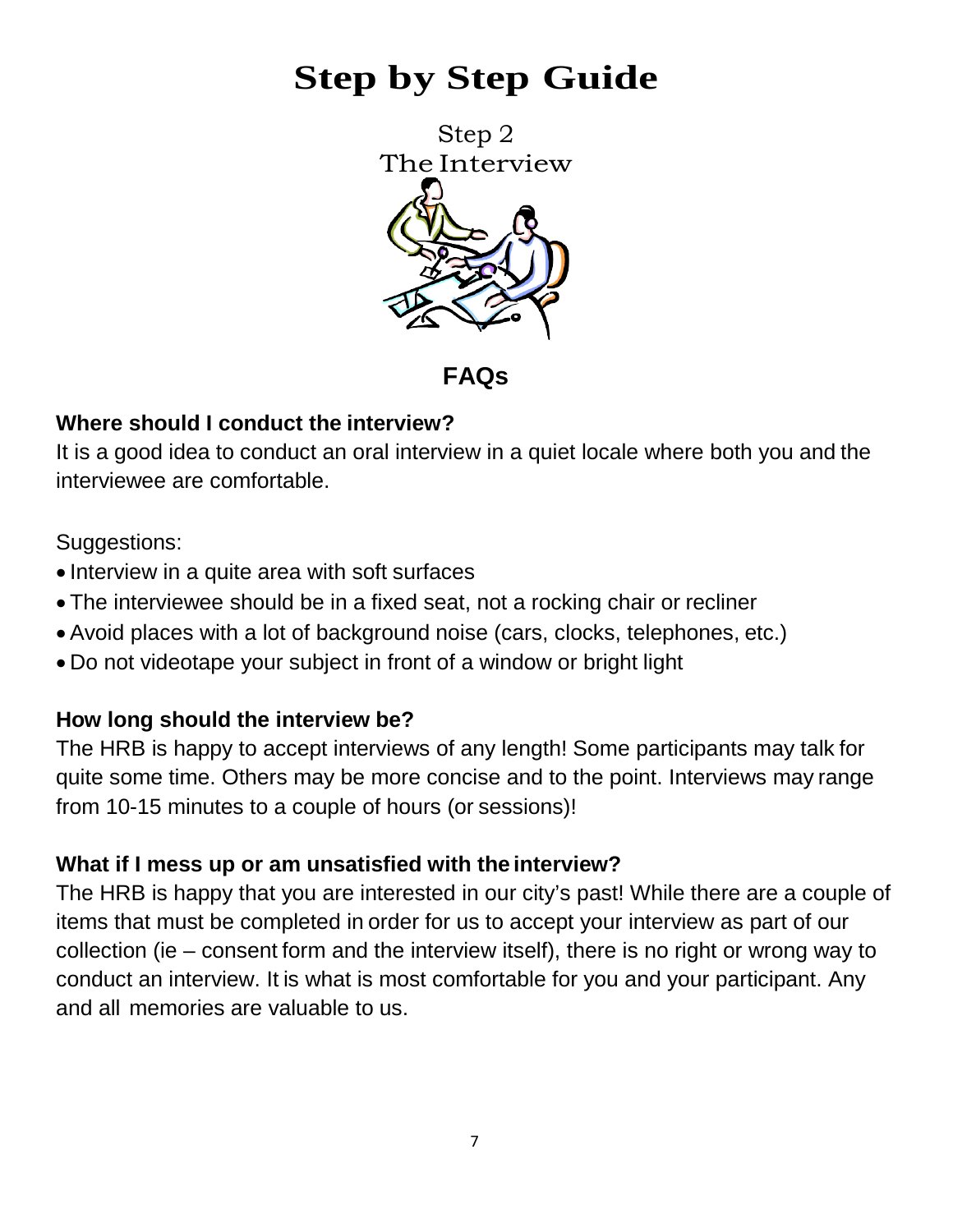## **What is the importance of the consent form?**

When you arrive at the interview, be sure your interviewee signs the necessary paperwork before beginning. Make sure to explain the forms so that your interviewee understands what he or she is signing.

- There are some ethical issues to take into consideration. Do not record your interviewee without his or her knowledge, as it is an invasion of privacy and trust.
- Explain why and how your histories will be used and remind the interviewee that these interviews will be made public, especially in light of possible slander and libel.
- Make sure the interviewee understands he or she has the right to refuse to discuss certain subjects.
- Oral histories are original documents created by the interviewer and the interviewee. Because of this, oral histories are subject to copyright laws. Without the release form, anyone who wants to use the oral history would have to obtain permission from the interviewee and the interviewer.

### **Do you have suggestions on the interview process itself?**

## **1) Equipment Check**

Be sure to prepare your equipment prior to the interview and test your recording device! It would be a shame to complete an interview only to realize it did not properly record.

Be sure to come prepared – bringing extra extension cords, batteries, memory cards, etc.

### **2) Make sure the consent form is signed and the biographical data filled out!**

### **3) The Basics**

Begin your interview with basic information: your name, interviewee's name, the date, and where you are conducting the interview. This information is important for HRB records.

### **4) Biographical Information**

Biographical information helps get the interview started. Ask about birth, parents, early years, school, occupation, etc. These questions will help get the interview flowing and warm up the conversation.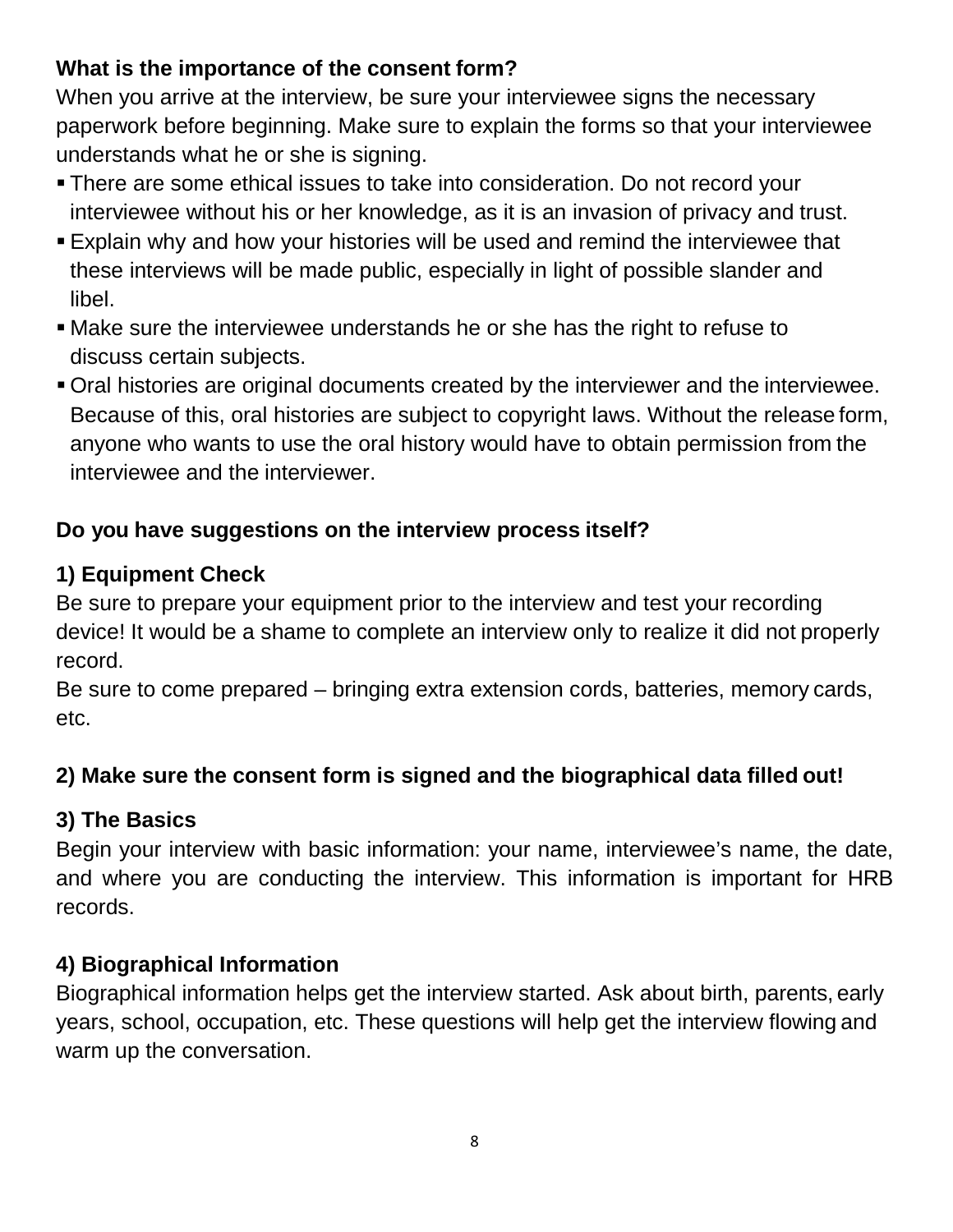### **5) The Meat of the Interview**

The meat of the interview may cover topics and ideas related to childhood, teen years, family, religion, marriage, attitudes, beliefs, and occupations. Larger topics such as historic events, customs, and traditions may be explored as well. Now is the time to address particular questions related to your project or HB history. Try to ask questions that trigger memories. Remember, however, that this interview is intended to be part of the HRB's collection, and therefore your topics and questions should relate back to the interviewee's time in Huntington Beach.

Please note that some oral interviews may be set up to address particular topics or time periods. In this instance, the interviewee won't be talking about his or her life in Huntington Beach, but rather one particular topic on Huntington Beach.

### **6) Closing Remarks**

Be sure to ask your interviewee if there is anything else he or she would like to add/share. The interviewee may want to revisit a topic you discussed earlier in the interview or recall a topic you did not address. This question reminds the interviewee that this interview is the opportunity to share with others what he or she would like people to know. **Thank the interviewee for his or her time and participation**!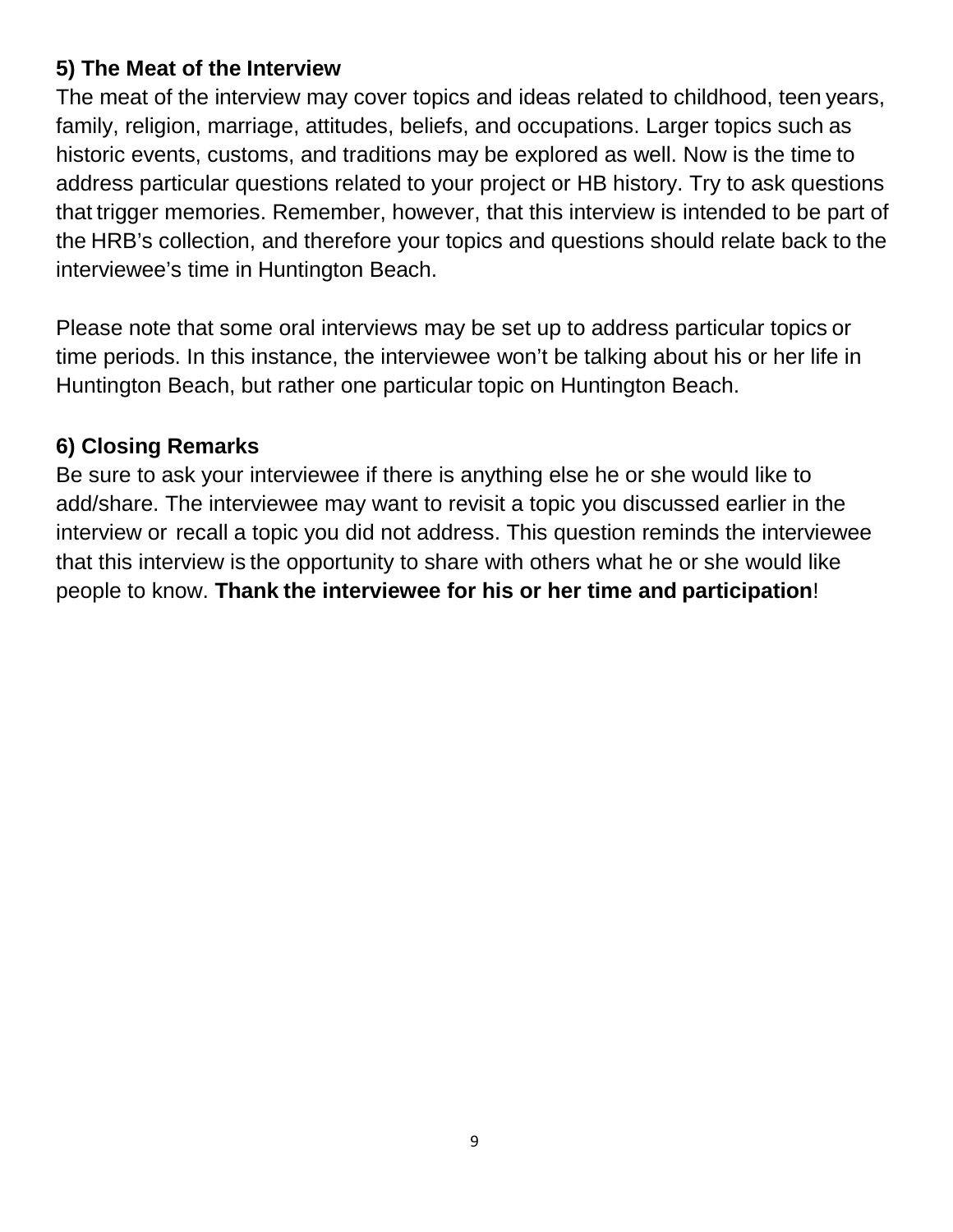# **Step by Step Guide**

# Step 3 Submitting your Interview



- Make two copies of the interview (one for you and one for the interviewee)
- Be sure to copy any other items you are submitting
- Fill out all of the necessary forms: Double-check your submission by using the **Interview Checklist on page 12.**
- Please contact [hbhistoricresourcesboard@gmail.com](mailto:hbhistoricresourcesboard@gmail.com) so that we can provide you with an address to send materials and forms.

Note: Please do not submit any materials other than those specified. Should any part of the submission be found to include materials that are deemed inappropriate for retention with the digital collection, such materials may be returned.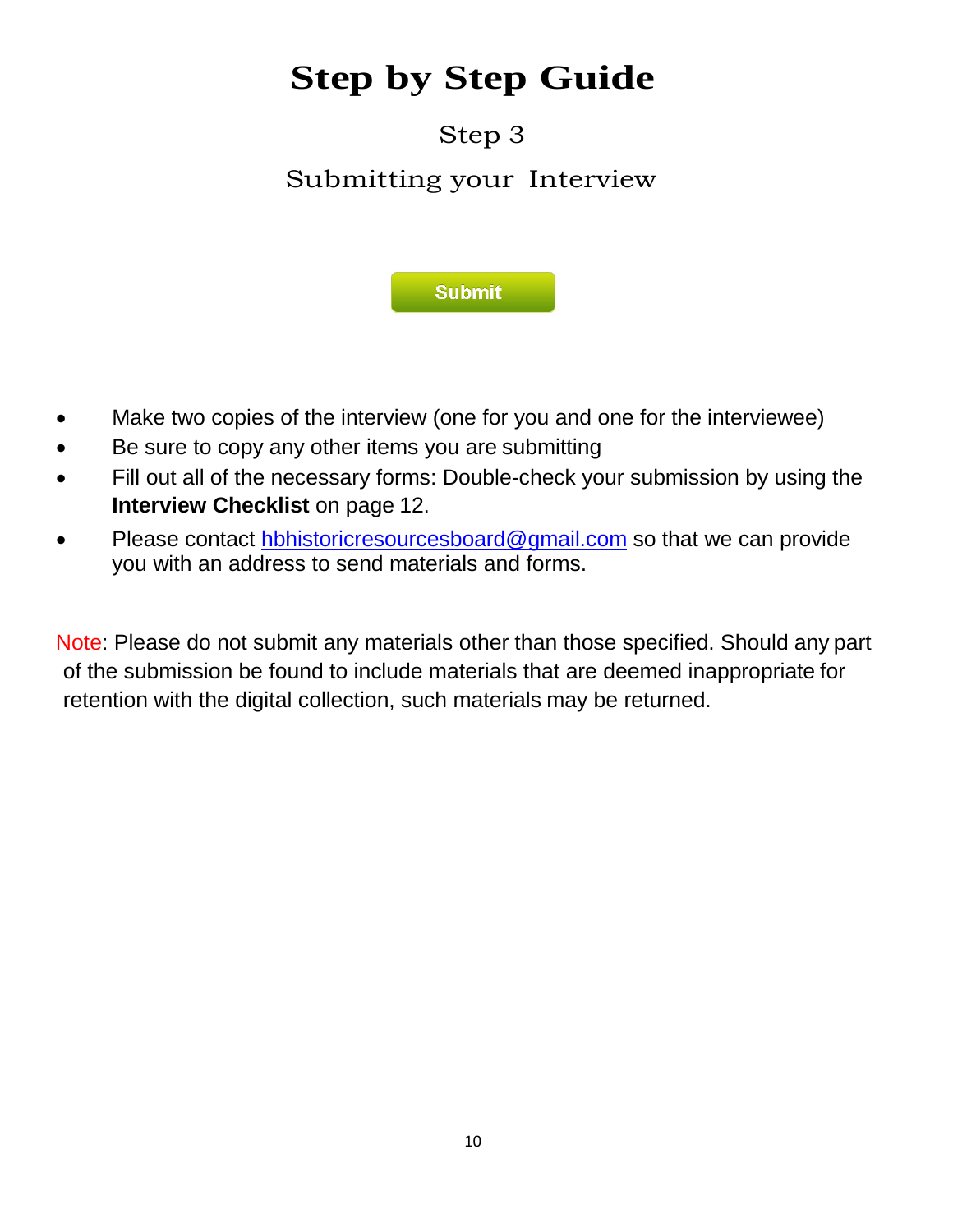# **Step by Step Guide**

# Step 4

# What happens to your interview?



When the HRB receives your materials, it will do the following:

- The required forms will be reviewed.
- Both you and the interviewee will receive an acknowledgment of your completed submission and all materials will be processed.
- Your submission will be digitally stored to ensure your materials will be preserved for generations to come!
- Your submission may be utilized by the HRB, online research tools, special exhibits, newsletter articles, other publications, etc. (please see your consent form).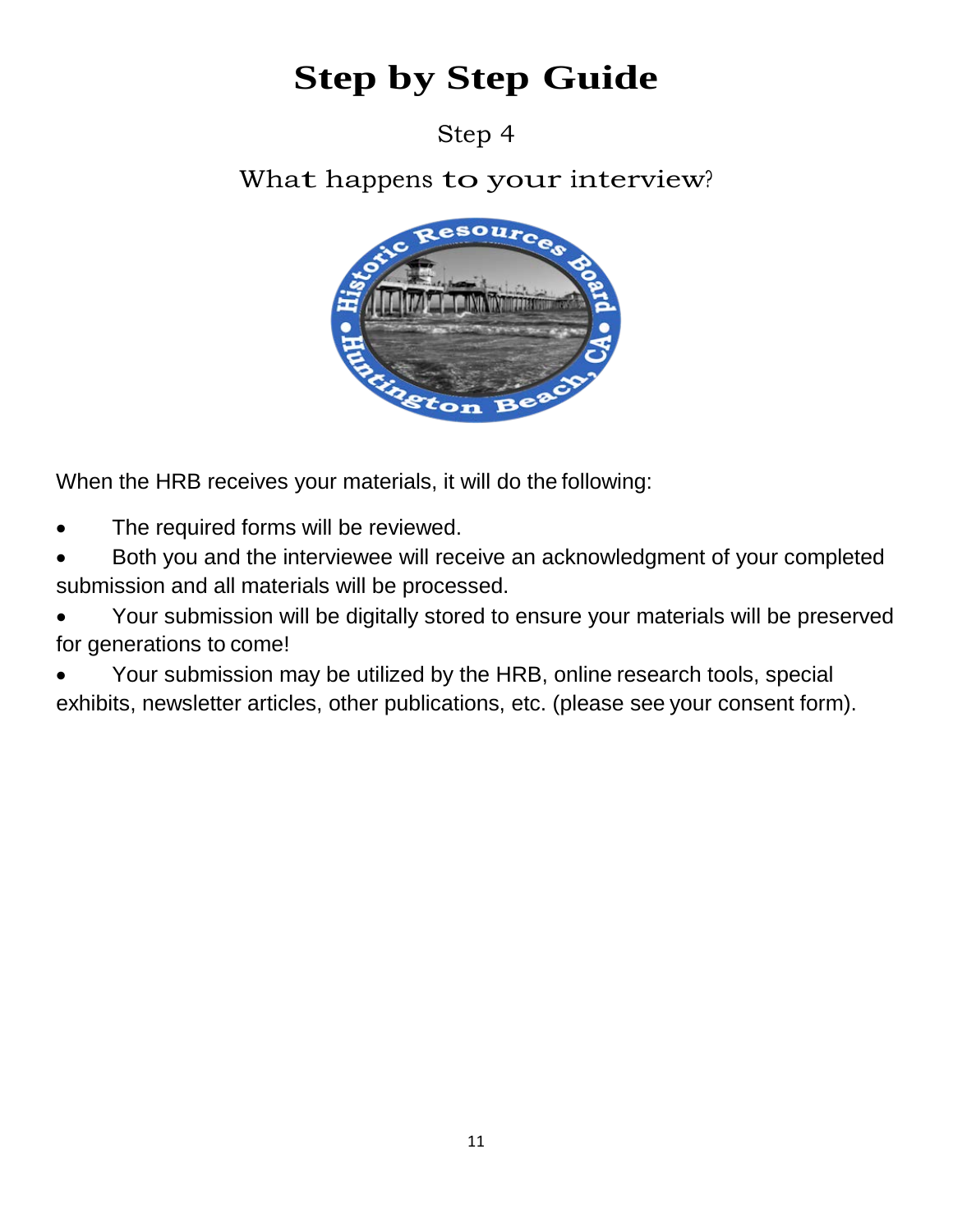# **Interview Checklist**



The following items MUST be turned in with your oral history in order to be accepted as part of the HRB's digital collection.

Consent Form

Digitized Oral History

Biographical Data Form

Audio & Video Recording Log

*Note: the Recording Log may be completed by an HRB volunteer. However, Numbers 1-5 should be filled out prior to submission.*

Donation Logs [optional]

*Note: this form is only necessary if any digital photographs or manuscripts are being submitted with the interview.* The HRB will NOT accept non-digital donations at this time but will happily suggest an appropriate repository if possible.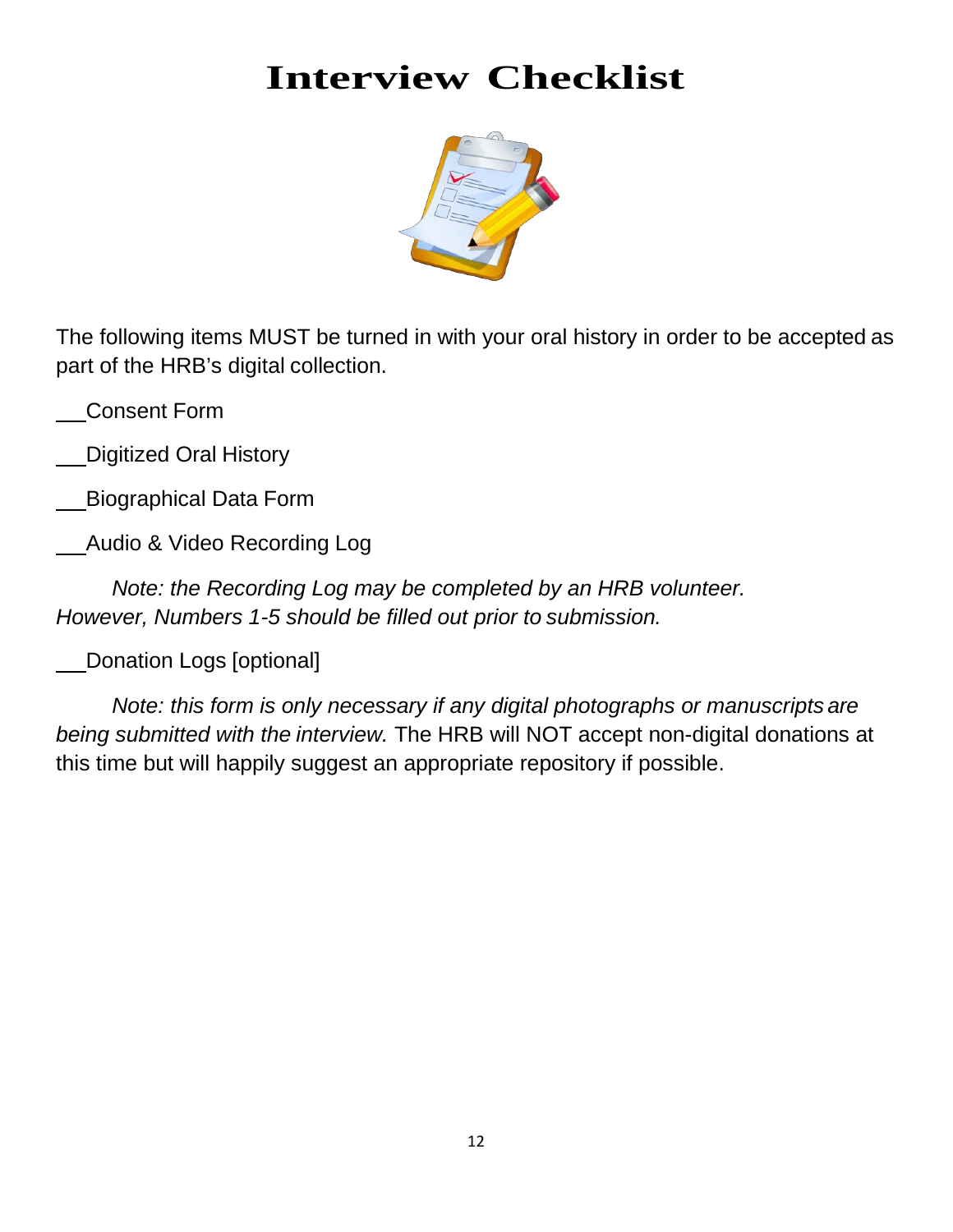# **Appendices**

# **Required Forms**

- 1. Consent Form
- 2. Biographical Data Form
- 3. Audio and Video Recording Log

# **Optional Forms**

4. Donation Logs

# **Others**

- 5. Accepted Media and Format Standards
- 6. Sample Questions
- 7. Interview Tips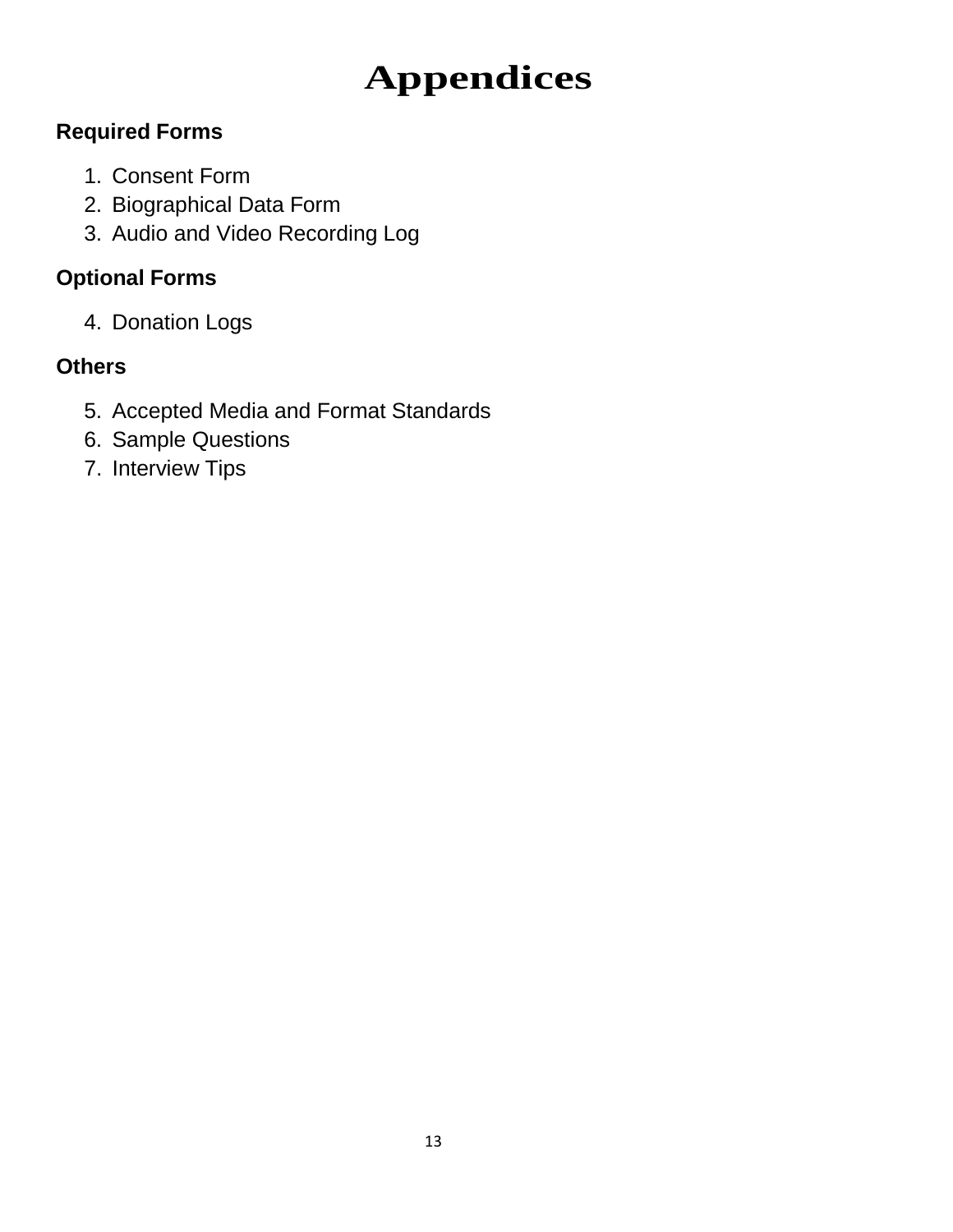#### Appendix 1 **INFORMED CONSENT REQUIRED**

City of Huntington Beach Historic Resources Board

<span id="page-13-0"></span>INTERVIEW # \_\_\_\_\_\_\_\_\_\_\_\_\_\_

#### **INTERVIEWEE CONTENT RELEASE FORM –** To be completed by interviewee.

I, \_\_\_\_\_\_\_\_\_\_\_\_\_\_\_\_\_\_\_\_\_\_\_\_\_\_\_\_\_\_\_\_\_\_\_\_\_, am participating in the Oral History Program conducted by the Historic Resources Board ("HRB"), which is acting on behalf of the City of Huntington Beach. Part of my participation involves an interview. I understand that the purpose of the Oral History Program is to collect audio and video-recorded oral histories of people on matters associated with the history of the City.

The recorded interview and other digital materials I provide will be retained by the HRB as resources for future public use, commercial use, and/or public consumption. These materials may include my interview, my presentation or a presentation of me, a video of me (possibly), digital photographs I have procured or photographs of me, my statements, my name, my image or likeness, my voice and associated written materials (collectively as "Content") as part of HRB's historical collections.

I hereby grant to the HRB ownership of, and full rights to use, the Content I provide. Furthermore, I hereby grant the HRB , at no cost, the perpetual, non-exclusive, transferable, worldwide right to use, reproduce, transmit, communicate, display, perform, prepare, derivative works from, distribute, and authorize the redistribution of, all of the Content I have provided. By giving this permission, I understand that I do not retain any copyrights and may not retain other rights and/or privileges for the Content or its use.

I hereby release the HRB and its assignees and designees, from any and all claims and demands arising out of or in connection with the use of the Content, including but not limited to any claims for copyright infringement, defamation, invasion of privacy, or right of publicity. I also rescind, release and hereby disclaim any future financial gain, claim for royalties, payments, or other pecuniary benefit related to HRB's use of the Content for potential commercial purposes.

Should any part of the Content be found to include information that the HRB deems inappropriate for retention or for transfer to another City collection, the HRB may dispose of such materials in accordance with its procedures and State and Federal laws.

| <b>ACCEPTED AND AGREED by</b>          |      |
|----------------------------------------|------|
|                                        | Date |
| <b>Printed Name</b>                    |      |
| Name of Interviewer(s) (if applicable) |      |
| Relationship to Interviewer            |      |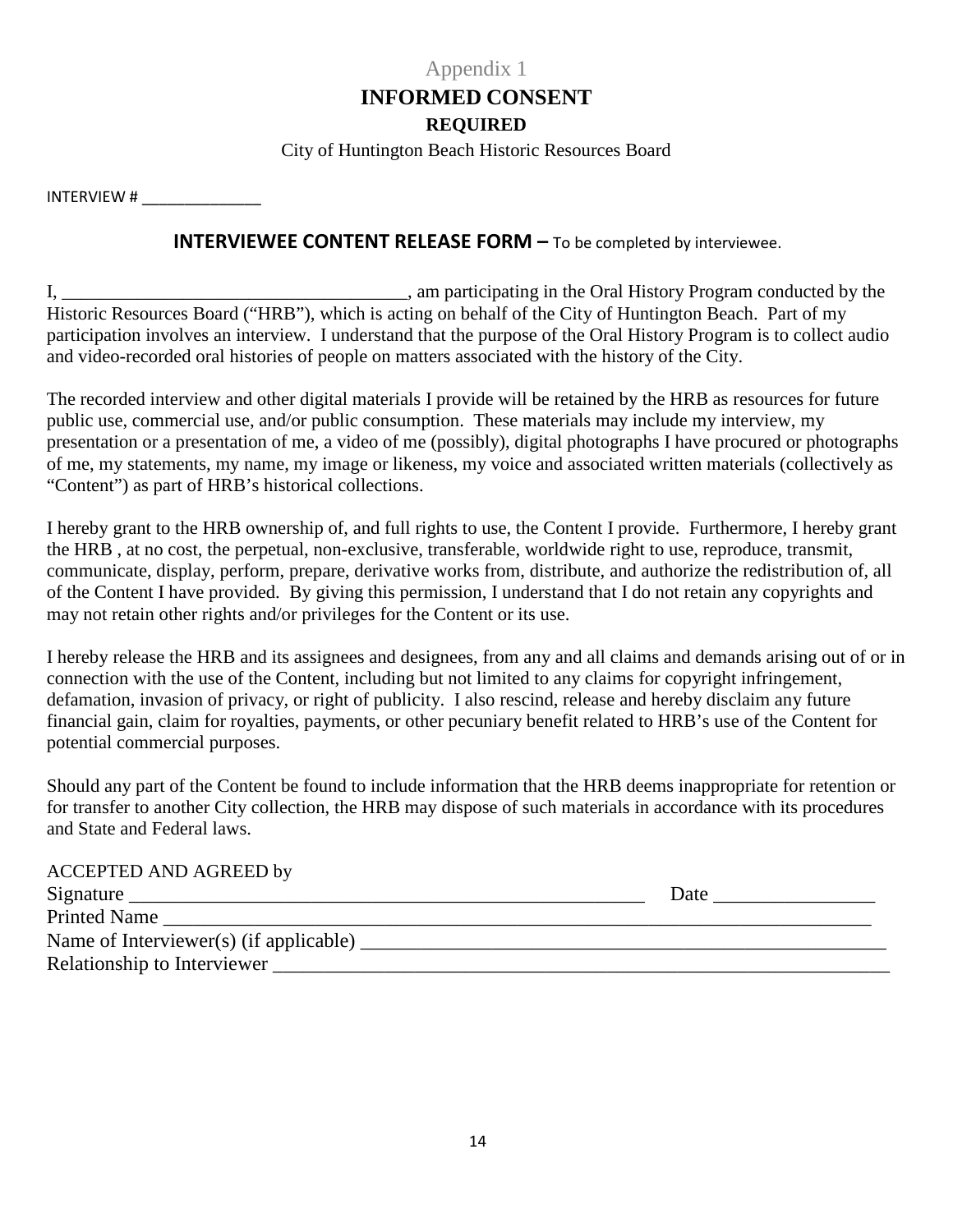#### **Appendix 2 BIOGRAPHICAL DATA FORM REQUIRED**

City of Huntington Beach Historic Resources Board

<span id="page-14-0"></span>To ensure inclusion in the HRB, this form must accompany each submission. **Please use reverse or additional sheet if additional information is required.**

#### **PLEASE PRINT CLEARLY**

|                                            | Place of Birth Late and Solution and Solution Birth Date Richards Birth Date Richards and Solution and Solution Birth Date Richards and Solution and Solution and Solution and Solution and Solution and Solution and Solution |                             |  |
|--------------------------------------------|--------------------------------------------------------------------------------------------------------------------------------------------------------------------------------------------------------------------------------|-----------------------------|--|
|                                            |                                                                                                                                                                                                                                | Male__________Female_______ |  |
| <b>Additional Biographical Information</b> |                                                                                                                                                                                                                                |                             |  |
|                                            |                                                                                                                                                                                                                                |                             |  |
|                                            |                                                                                                                                                                                                                                |                             |  |
|                                            |                                                                                                                                                                                                                                |                             |  |
|                                            |                                                                                                                                                                                                                                |                             |  |
|                                            |                                                                                                                                                                                                                                |                             |  |
|                                            |                                                                                                                                                                                                                                |                             |  |
|                                            |                                                                                                                                                                                                                                |                             |  |
|                                            |                                                                                                                                                                                                                                |                             |  |
|                                            |                                                                                                                                                                                                                                |                             |  |
|                                            |                                                                                                                                                                                                                                |                             |  |
|                                            |                                                                                                                                                                                                                                |                             |  |

Historic Resources Board's Oral

History Project!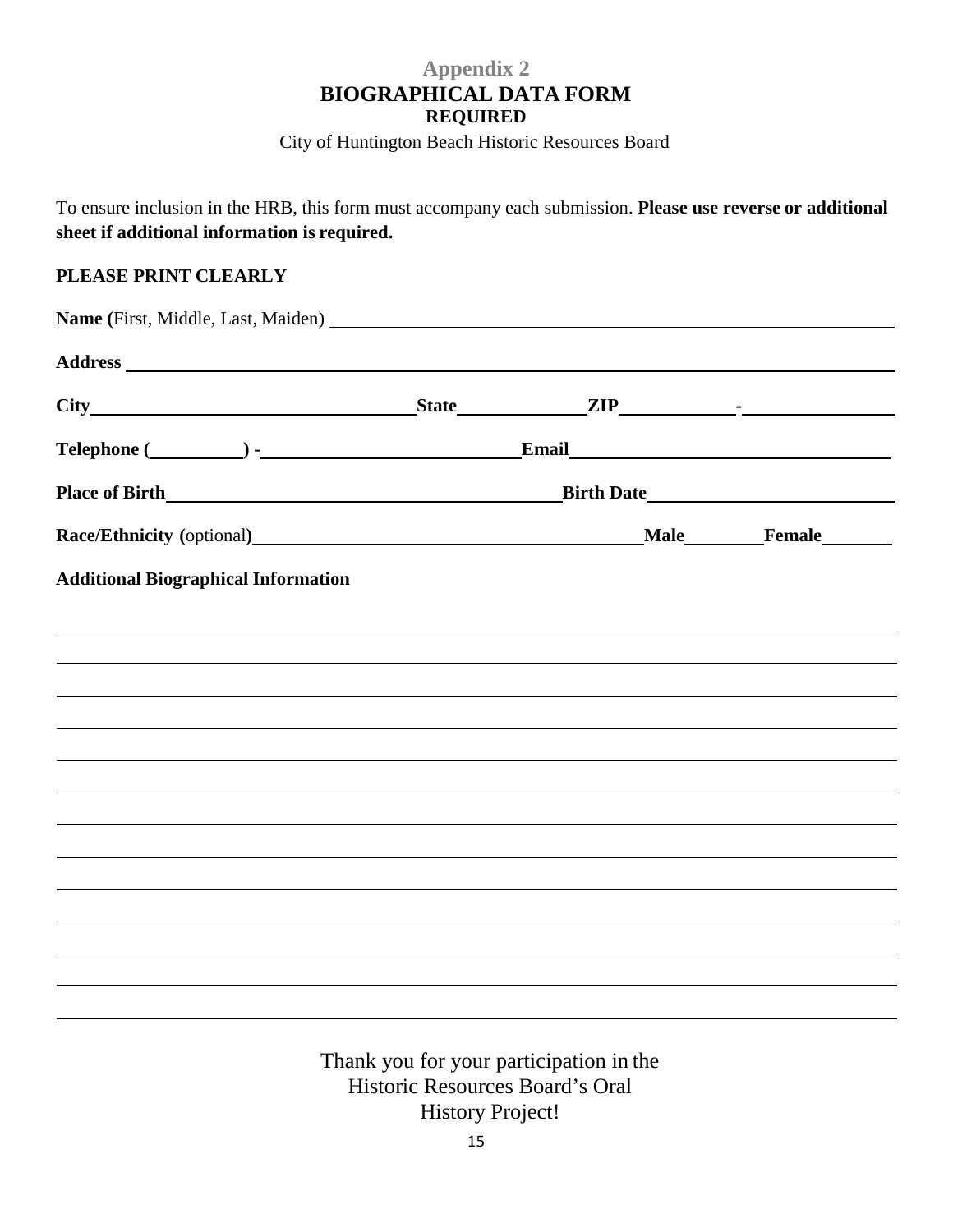#### Appendix 3 **AUDIO & VIDEO RECORDING LOG REQUIRED**

City of Huntington Beach Historic Resources Board

#### <span id="page-15-0"></span>**1. Name and address of Interviewer\*** Name of Interviewer Address City State ZIP - Telephone ( ) - The Email Organization affiliation (if any) **2. Name and birth dates of the individual being interviewed as it appears on the Biographical Data Form:\***

3. **Recording format** (please check)

VIDEO Type:

Digital Video DVD-Video

MPEG-2 Other (identify) AUDIO Type:

CD-Audio \_\_\_ Digital Audio Tape (DAT)

Other (identify)

Do not add labels to DVDs or CDs

- 4. **Estimated length of recording\*** (in minutes) Date of Recording
- 5. **Location of recording\***

### 6. **Please log the topics discussed in the interview in sequence**\*\*

For example:

1:45 enlisted with best friend 22:30 on board troop ship to Europe

2:50 chose Signal Corps and reasons why 26:30 part of  $2<sup>nd</sup>$  wave at Omaha Beach on D-Day

\* required to be completed by the interviewer

\*\* may be completed by a HRB volunteer

#### **Minute Mark Topics presented in order of discussion on recording**

(Continue on additional sheets as needed)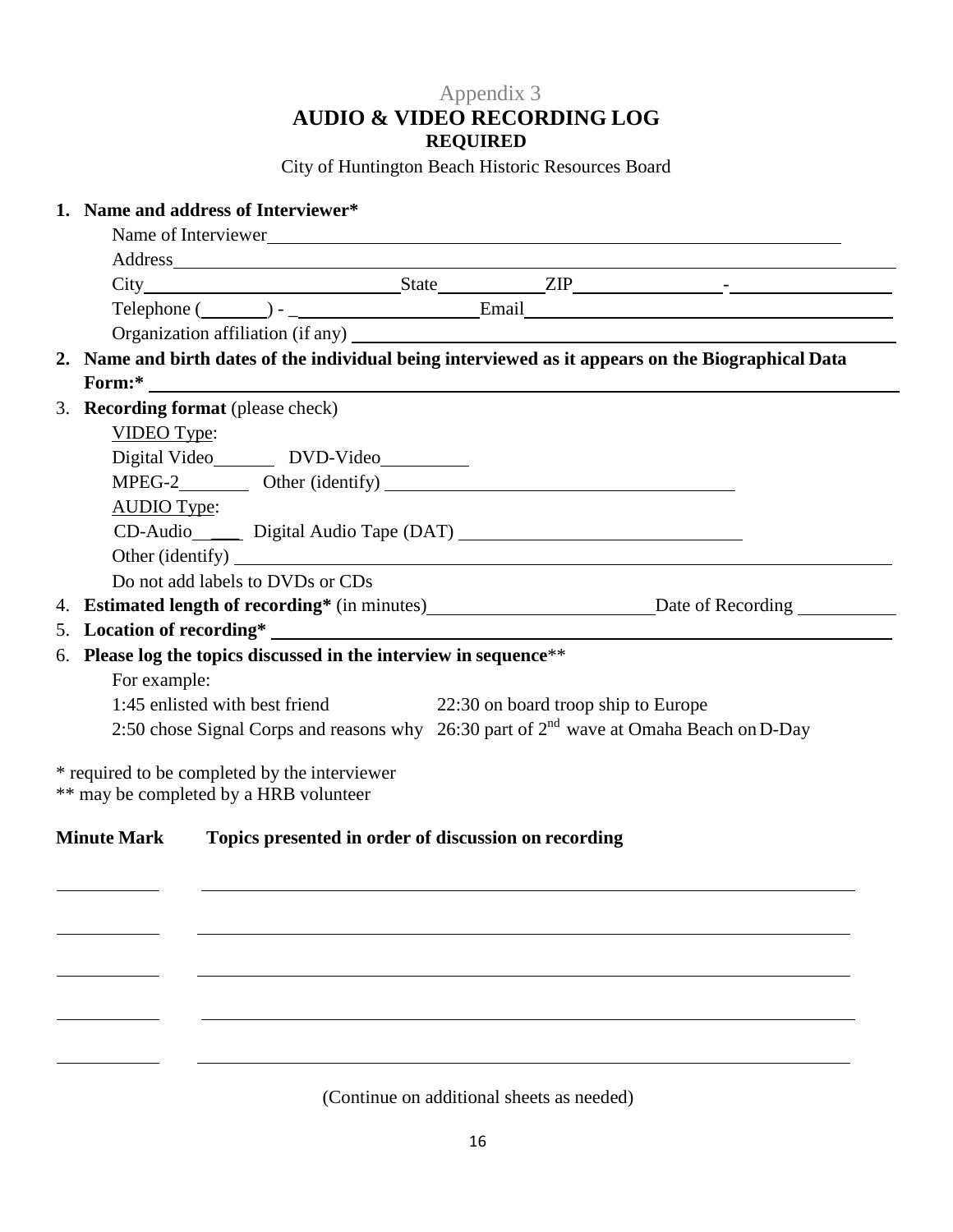| Minute Mark                                          | Topics presented in order of discussion on recording |  |  |
|------------------------------------------------------|------------------------------------------------------|--|--|
|                                                      |                                                      |  |  |
|                                                      |                                                      |  |  |
|                                                      |                                                      |  |  |
|                                                      |                                                      |  |  |
|                                                      |                                                      |  |  |
|                                                      |                                                      |  |  |
|                                                      |                                                      |  |  |
|                                                      |                                                      |  |  |
|                                                      |                                                      |  |  |
|                                                      |                                                      |  |  |
|                                                      |                                                      |  |  |
|                                                      |                                                      |  |  |
|                                                      |                                                      |  |  |
| $\overline{\phantom{a}}$                             |                                                      |  |  |
| $\overline{\phantom{a}}$<br>$\overline{\phantom{a}}$ | Ξ.                                                   |  |  |
| $\overline{\phantom{a}}$                             |                                                      |  |  |
|                                                      |                                                      |  |  |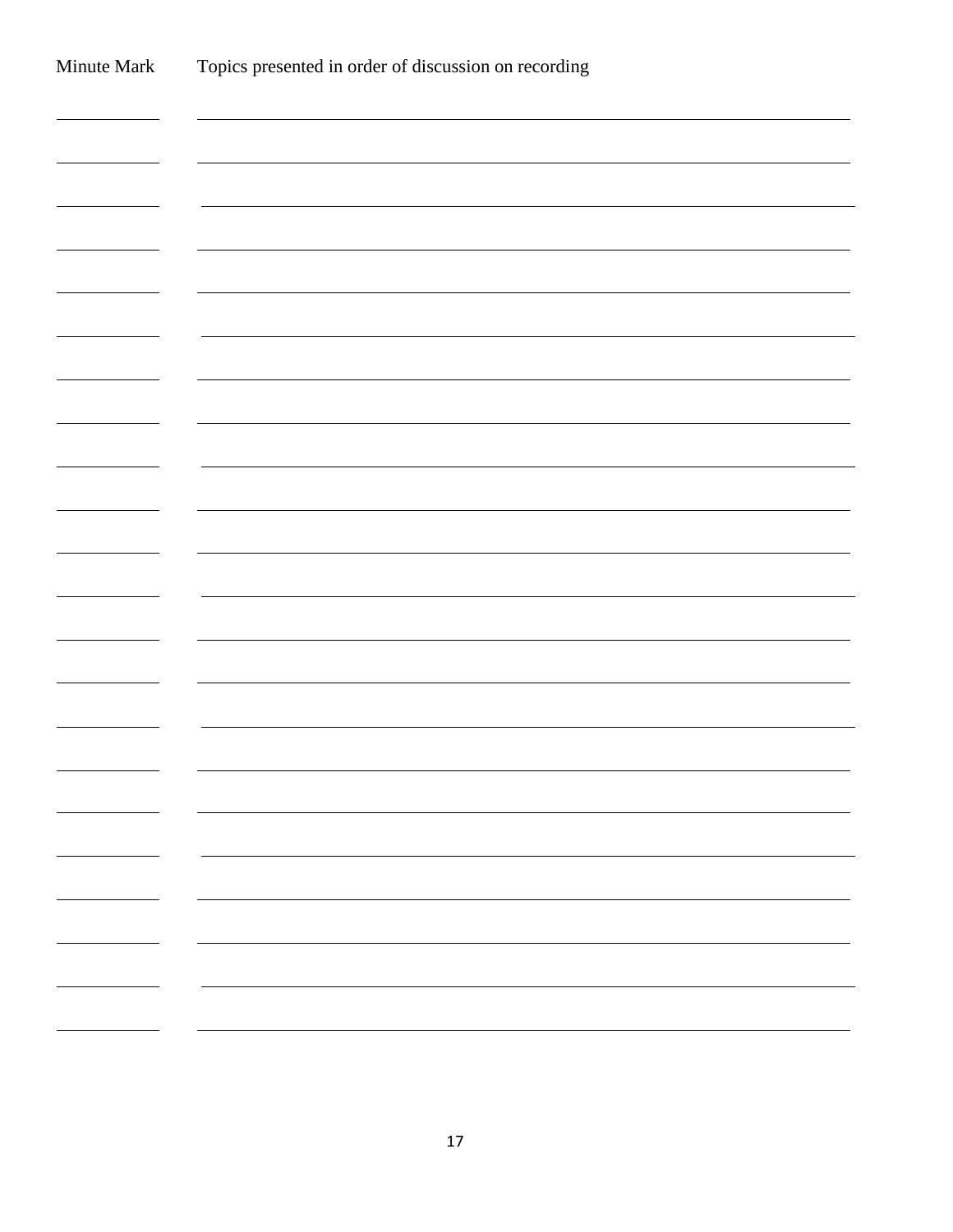#### Appendix 4 **DONATION LOG OPTIONAL**

City of Huntington Beach Historic Resources Board

<span id="page-17-0"></span>I own the personal property described below and desire to give said personal property to the HRB in digital format as part of my oral history interview. I do hereby irrevocably and unconditionally give and transfer to the HRB all right, title, and interest including all copyright, trademark, and related interests, in and to the following described property.

|              |                                                                                                   |  | Date: $\_\_$            |  |
|--------------|---------------------------------------------------------------------------------------------------|--|-------------------------|--|
|              |                                                                                                   |  |                         |  |
|              |                                                                                                   |  | State: <u>Zip:</u> Zip: |  |
|              |                                                                                                   |  |                         |  |
|              |                                                                                                   |  |                         |  |
| information. | By my signature below, I accept the foregoing conditions and acknowledge having read the attached |  |                         |  |
|              | Date: Donor/Agent Signature:                                                                      |  |                         |  |
|              | Date Received: Received by (Interviewer): 2008. [2013] Received by (Interviewer):                 |  |                         |  |
|              | The Digital Gift Described below is accepted for the HRB                                          |  |                         |  |
|              |                                                                                                   |  |                         |  |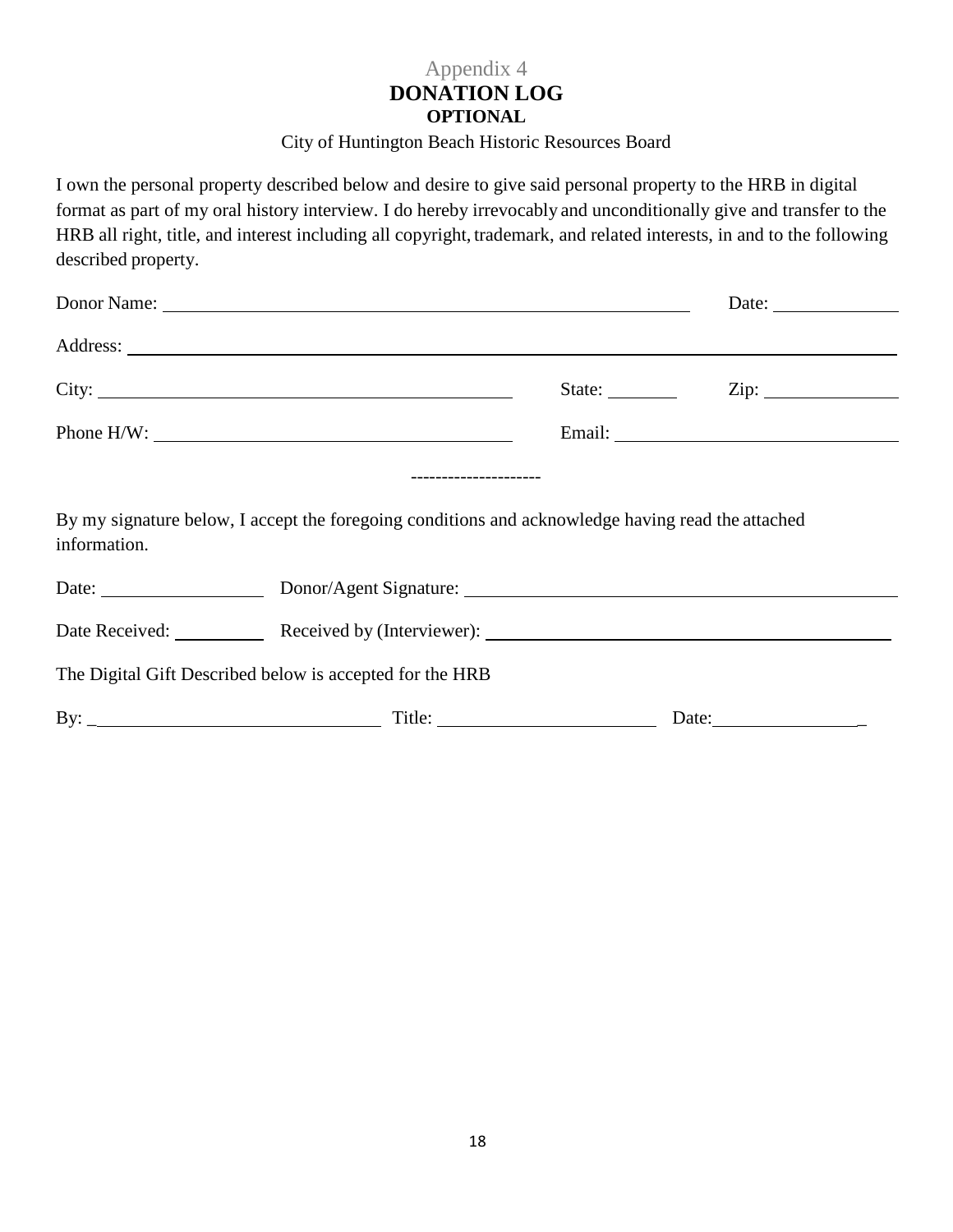#### **Photograph Donations**

|                                | Note: at this time, the HRB will only accept photographs in digital format for its oral history collection. |
|--------------------------------|-------------------------------------------------------------------------------------------------------------|
| Name of Individual Interviewed | Interview Date                                                                                              |

# **Photograph #1**

|               | Date                              |
|---------------|-----------------------------------|
|               |                                   |
|               |                                   |
|               |                                   |
| Photograph #2 |                                   |
|               | $\frac{\text{Date}}{\text{Date}}$ |
|               |                                   |
|               |                                   |
|               |                                   |
| Photograph #3 |                                   |
|               | Date                              |
|               |                                   |
|               |                                   |
| Photograph #4 |                                   |
|               | Date                              |
|               |                                   |
|               |                                   |

(You may photocopy this form to use for additional photographs if needed)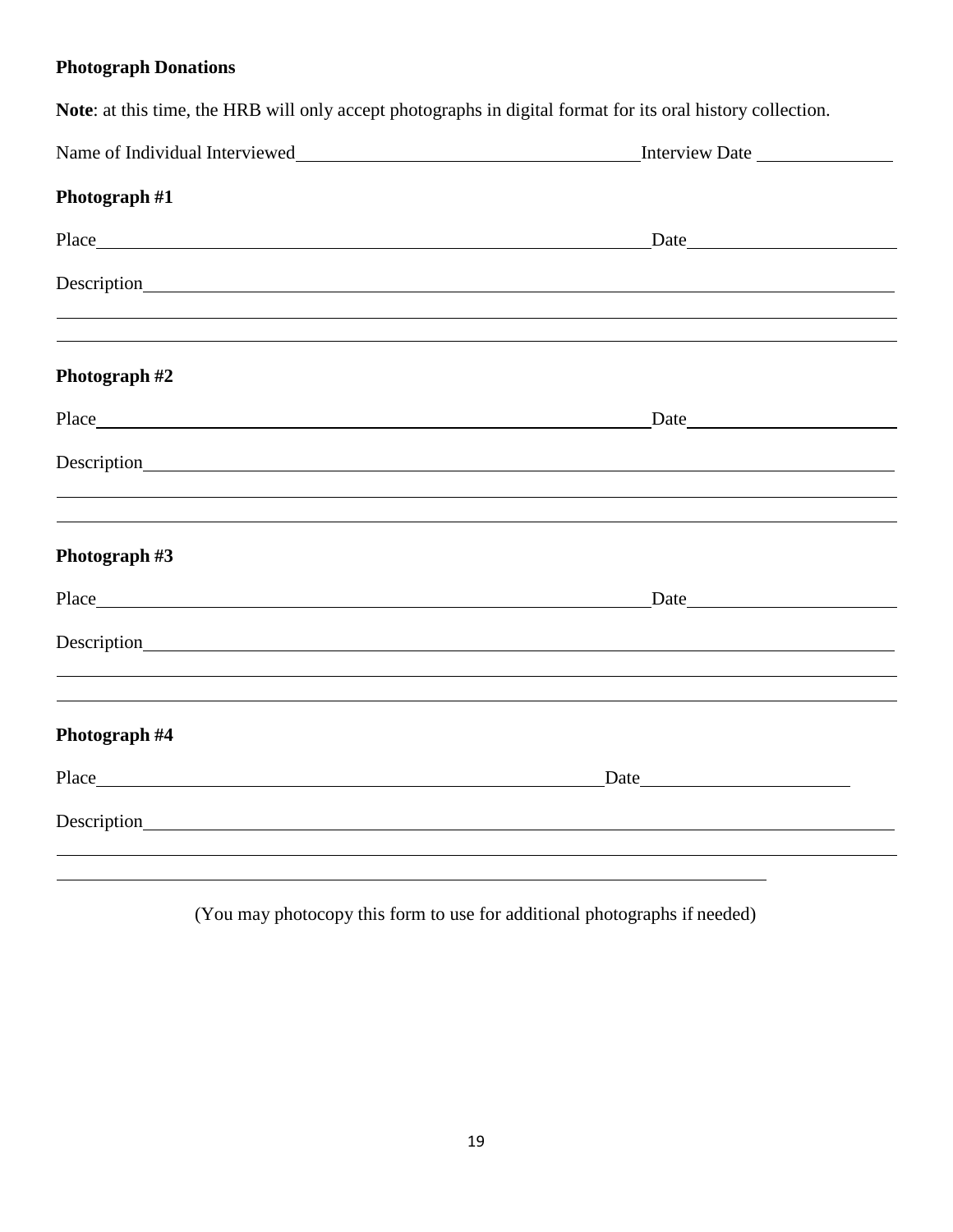#### **Manuscript Donations**

**Note**: at this time, the HRB will only accept photographs in digital format for its oral history collection.

Please complete this form when donating [digital copies of] letters, diaries, and other printed and handwritten manuscripts to the HRB. It is to be used in conjunction with the required forms.

| Name of Individual Interviewed                                        | <b>Interview Date</b> |
|-----------------------------------------------------------------------|-----------------------|
| <b>Types and dates of manuscripts submitted, for example:</b>         |                       |
| Diary, November 20, 1942- February 17, 1994; Letters, 1969-1972; etc. |                       |
| <b>Title of Item:</b>                                                 |                       |

| Topic:         |  |  |
|----------------|--|--|
|                |  |  |
|                |  |  |
|                |  |  |
|                |  |  |
| Topic:         |  |  |
| Description:   |  |  |
|                |  |  |
|                |  |  |
| Title of Item: |  |  |
|                |  |  |
| Description:   |  |  |
|                |  |  |

(You may photocopy this form to use for additional manuscripts if needed)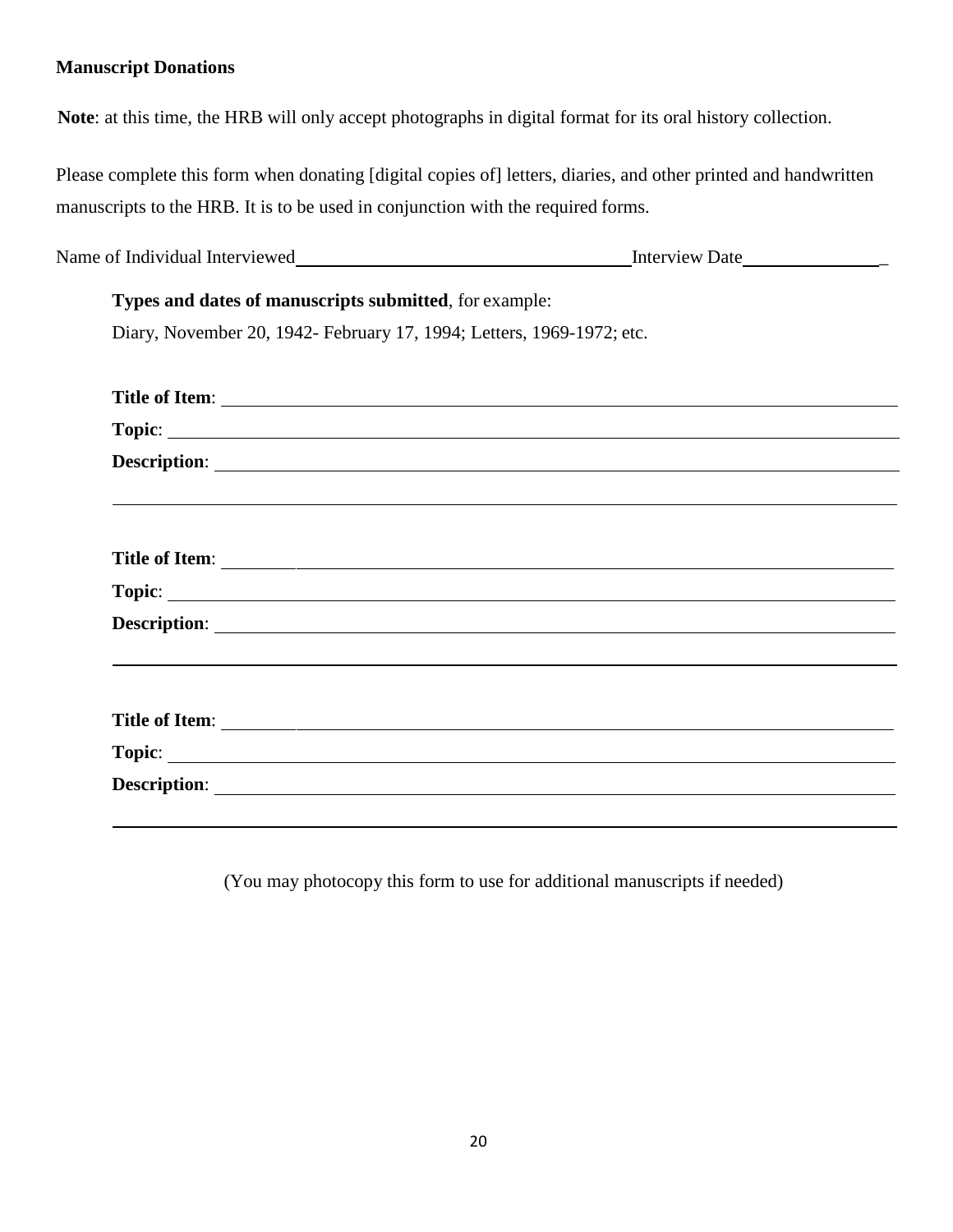#### Appendix 5 **ACCEPTED MEDIA AND FORMAT STANDARDS Audio and Video Recordings**

#### City of Huntington Beach Historic Resources Board

<span id="page-20-0"></span>The HRB encourages you to submit original, unedited materials, and to use the highest quality equipment available. Recordings may be any length.

We will accept the following formats:

|              | VIDEO Formats and Media (please obtain permission prior to video recording)                                                        |
|--------------|------------------------------------------------------------------------------------------------------------------------------------|
| $DVD-Video*$ |                                                                                                                                    |
| $MPEG-2*$    | On CD or DVD<br>Specifications; at least 3Mbps, with spatial resolution of<br>702x480 at 30fps; or the highest your set-up allows. |

Note: although you may make use of Digital Video (DV) systems (cameras, camcorders, and video cameras) for your oral interview, the product must be submitted to the HRB in either a DVD or CD format. We do not have the capability to convert these formats ourselves.

| <b>AUDIO</b> Formats and Media |              |
|--------------------------------|--------------|
| CD-Audio                       |              |
| WAV*                           | On CD or DVD |
| <b>Smart Phone Audio</b>       |              |

#### \***Do not copy protect any CD or DVD. Do not add labels to any CD or DVD.**

Please use only one interview per recording.

Contact us if you have any questions.

We encourage you to retain high-quality copies of materials for your own personal use and enjoyment.

**NOTE:** Please convert into accepted digital formats before donating.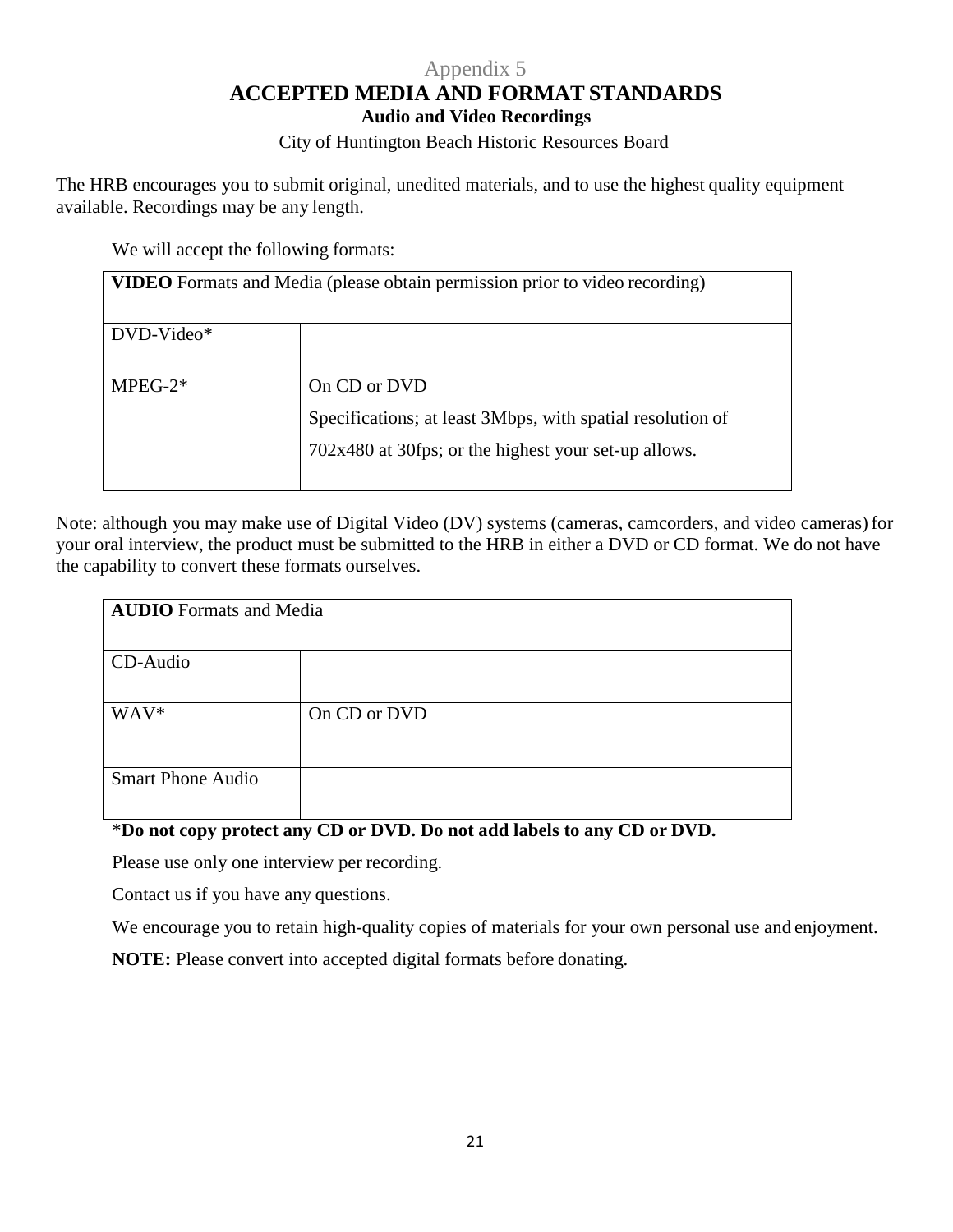#### Appendix 6 **SAMPLE TOPICS/QUESTIONS**

#### City of Huntington Beach Historic Resources Board

#### <span id="page-21-0"></span>**Biographical**

- 1) When/Where were you born?
- 2) When did you move to Huntington Beach?
- 3) Where were your parents from?
- 4) What is your occupation?
- 5) Can you tell me a bit about your family?
- 6) What is your first memory of Huntington Beach?

#### **Huntington Beach Youth**

- 1) How would you describe your youth in Huntington Beach?
- 2) What do you remember about attending school in Huntington Beach?
- 3) What is your most memorable moment about growing up in Huntington Beach?
- 4) How has your vision of Huntington Beach changed since you were little?
- 5) Where did you play as a child?
- 6) What games did you play when you were a child?
- 7) What kind of home entertainment was there?

#### **Occupation**

- 1) How did you first get started in your particular skill? How did you learn, who taught you?
- 2) What are the most rewarding and challenging aspects of your occupation?

#### **Home Ownership & Neighborhoods**

- 1) When did you move into your home in Huntington Beach? Where did you move from?
- 2) What attracted you to become a homeowner in Huntington Beach, as opposed to the surrounding cities?
- 3) What features of your house and neighborhood did you like when you first moved in?What did you feel could have been improved upon?
- 4) What exterior changes have you made to your house over the years? Interior?
- 5) Are there any reasons for the change? If so, what are they?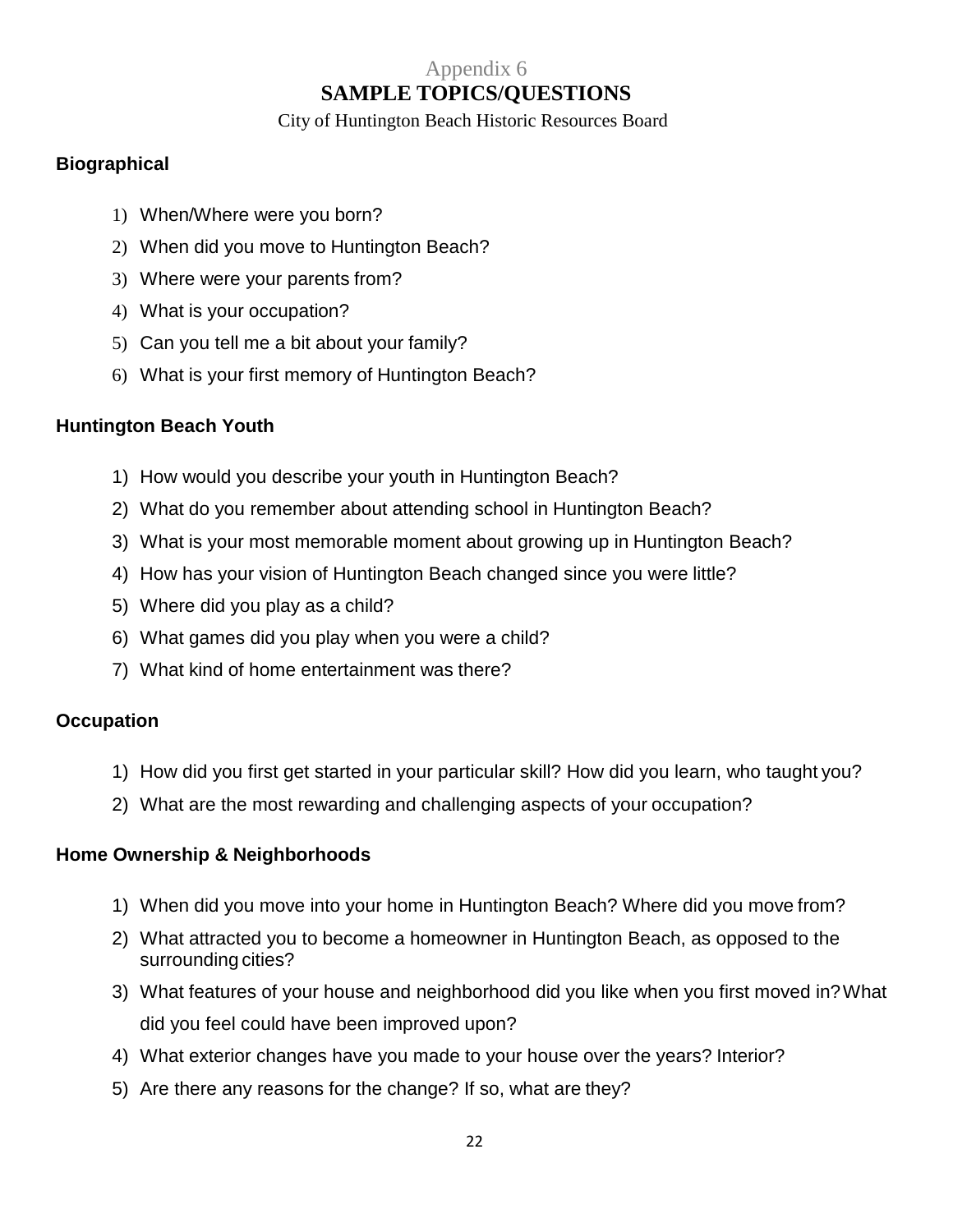#### **Home Ownership continued**

- 6) How has the neighborhood, houses, and people in your neighborhood changed since you moved in? How do you feel about the changes in your neighborhood?
- 7) Where did you get news of what was happening in your neighborhood?
- 8) What is your most memorable moment in your home or neighborhood?

#### **Huntington Beach Life**

- 1) Can you recall any major events that happened in Huntington Beach in the past?
- 2) What services did the city provide? What services did you make use of?
- 3) Were you ever involved in civic activities? Can you elaborate?
- 4) Where did you buy groceries, shop for clothes, and other necessary goods?
- 5) Where did you go to socialize and with whom?
- 6) Were you involved in any extracurricular activities (church, sports, social organizations)?
- 7) How did you typically spend your weekends?

#### **Sense of Community**

- 1) Why did/do you choose to live or work in Huntington Beach?
- 2) How does the Huntington Beach community you live in now differ from when you originally moved in?
- 3) How do you feel about these changes?
- 4) Do you think Huntington Beach differs from other cities in Orange County? If so, how? How are they similar?
- 5) What community traditions are celebrated in Brea? Are there some traditions no longer celebrated? Why?
- 6) How have historical events affected your family and community? (ex. Civil Rights Movement)

#### **Other**

<span id="page-22-0"></span>1) Do you have anything else you want to talk about?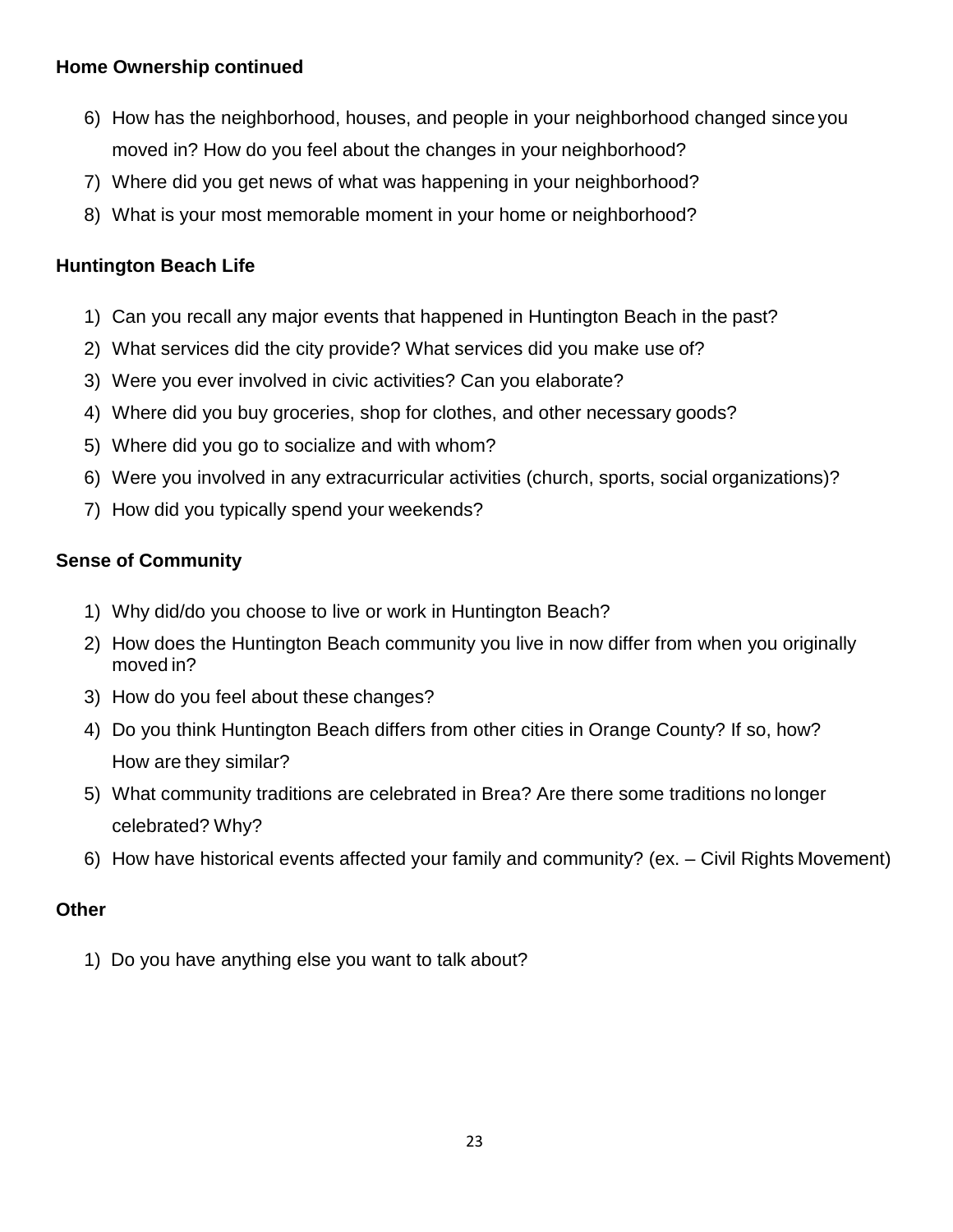#### Appendix 7 **INTERVIEW TIPS**

#### City of Huntington Beach Historic Resources Board

#### **Location**

- The interview works best when it is only the two of you, in a quiet, uninterrupted environment.
	- o Note: You may choose to schedule a couple/group interview, which is acceptable as well.

#### **As the Interviewer**

- Make sure your equipment is working properly and can record your interviewee clearly.
- Offer your interviewee water.
- Be as natural as possible. Do not worry if your questions are not phrased perfectly.
- Listen quietly, carefully, and actively. Maintain eye contact. Encourage your interviewee with smiles and nods. Avoid saying things like "yes," "uh-huh," and "really."
- Do not let periods of silence fluster you. Give the interviewee a chance to add comments or think. You can use these moments to write down notes.
- An interview is not necessarily a dialogue. You are recording someone else's experiences, not your own. Limit your remarks to prompting him or her with questions.

#### **For the Benefit of the Interviewee**

- Try to ask questions that trigger memories and require elaboration.
- Ask questions that require more than a "yes" or "no" response.
- Ask one question at a time. If an interviewer asks a series of questions all at once, often the interviewee only ends up answering the first question.
- Start the interview with non-controversial questions. Ask more delicate questions when you and your interviewee are better acquainted.
- Do not interrupt a good story for another question. Jot down questions you think of to ask later in the interview. Your list of questions is only a guide; do not worry about straying from yourlist to get clarity or for an interesting story.
- Find your interviewee's role in a story if it is not clear.
- Do NOT challenge accounts or memories you think are inaccurate. Just try to develop asmuch information as possible.